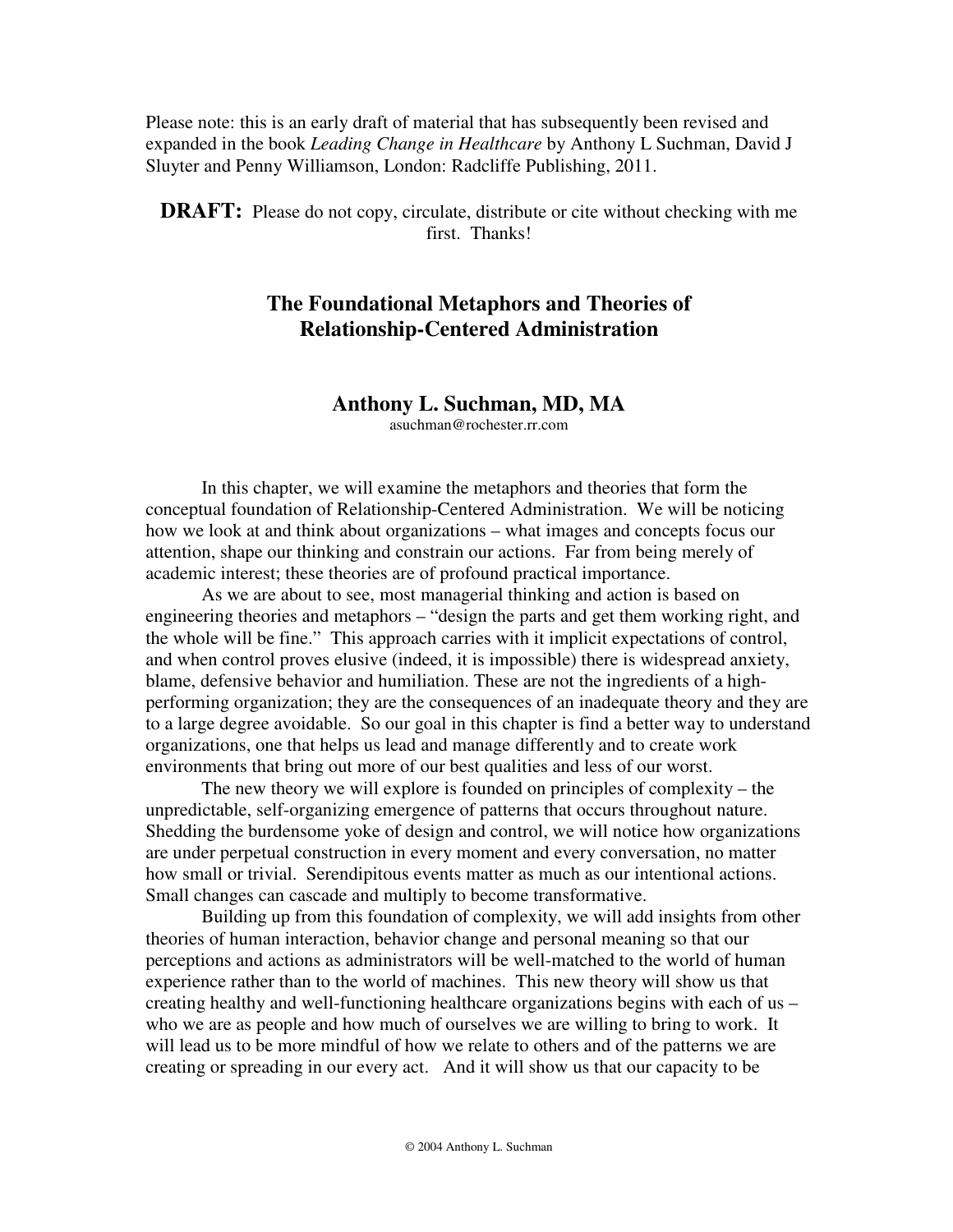different and to value the differences of others is the ultimate source of our creativity and resourcefulness.

#### **Noticing theories and metaphors in action**

Before we set out to build our new theory, it would be helpful to reflect for a moment on the nature of theories and metaphors and how it is that they exert such a powerful influence on our day-to-day lives. A theory is not a truth; it is a story we make up to account for how and why things happen. It may be formal or informal; expressed in the dense language of scientific prose or the imaginative and ambiguous language of mythology. A theory may be transmitted by means of an oral folk-tradition, a scholarly book or a set of operating instructions. It may be rigorously tested and refined or invented spontaneously as needed. A metaphor is, in essence, a form of crossreferencing that allows us to invoke our theories a bout one phenomenon to help us make sense of another.

Theories powerfully shape the content of our consciousness – what we perceive, how we interpret those perceptions, and how we act. We focus our attention on whatever the theory tells us is relevant and ignore what isn't. For example, imagine that we're sitting before a hearth enjoying a fire that has now burned low and is in need of rejuvenation. If our theory of fire is "in order to burn, a fire needs wood" we'll pile on lots of wood, and the fire may or may not be restored. But if our theory describes the essential roles of fuel, oxygen and concentrated heat, we'll pay attention not only to the wood, but also to the space between the logs and the proximity of the coals to the new logs we're hoping to ignite. The second theory directs our attention to important observations (air and heat) and potential actions (spread the logs apart, pile up the coals) that we would miss using the first theory; under its guidance we are more likely to successfully rekindle the fire. So, theories matter.

Figure 1 illustrates in more detail the cascading consequences of where we direct our attention. The focus of our attention determines what we can perceive. Our perceptions then constitute the body of data from which we create an interpretation, a story about what's happening around us. That story then shapes our expectations – what we anticipate for the future – which in turn shapes our intentions and actions. Note that every step of this cascade can operate in reverse in a highly self-reinforcing manner. We will return to this point later.

If theories are so limiting, why do we use them? Without theories, we could not function in the world. We would be overwhelmed in each moment by the infinite number of internal and external stimuli that impinge on us and are available for our attention – everything that can be seen, heard, touched, smelled or tasted; every physical and emotional sensation; every memory and thought that could potentially come into awareness. We would be equally overwhelmed and paralyzed in each moment by the infinite set of potential actions we could take. Theories help us to filter our perceptions and to reduce to a manageable number the choices of action to be considered. Theories are also a form of encapsulated experience that can be shared readily, so individuals can benefit from and build upon each other's learning.

Even as our metaphors and theories are enabling, they are also constraining – they can get in our way or limit us. By directing our attention *here*, they are drawing our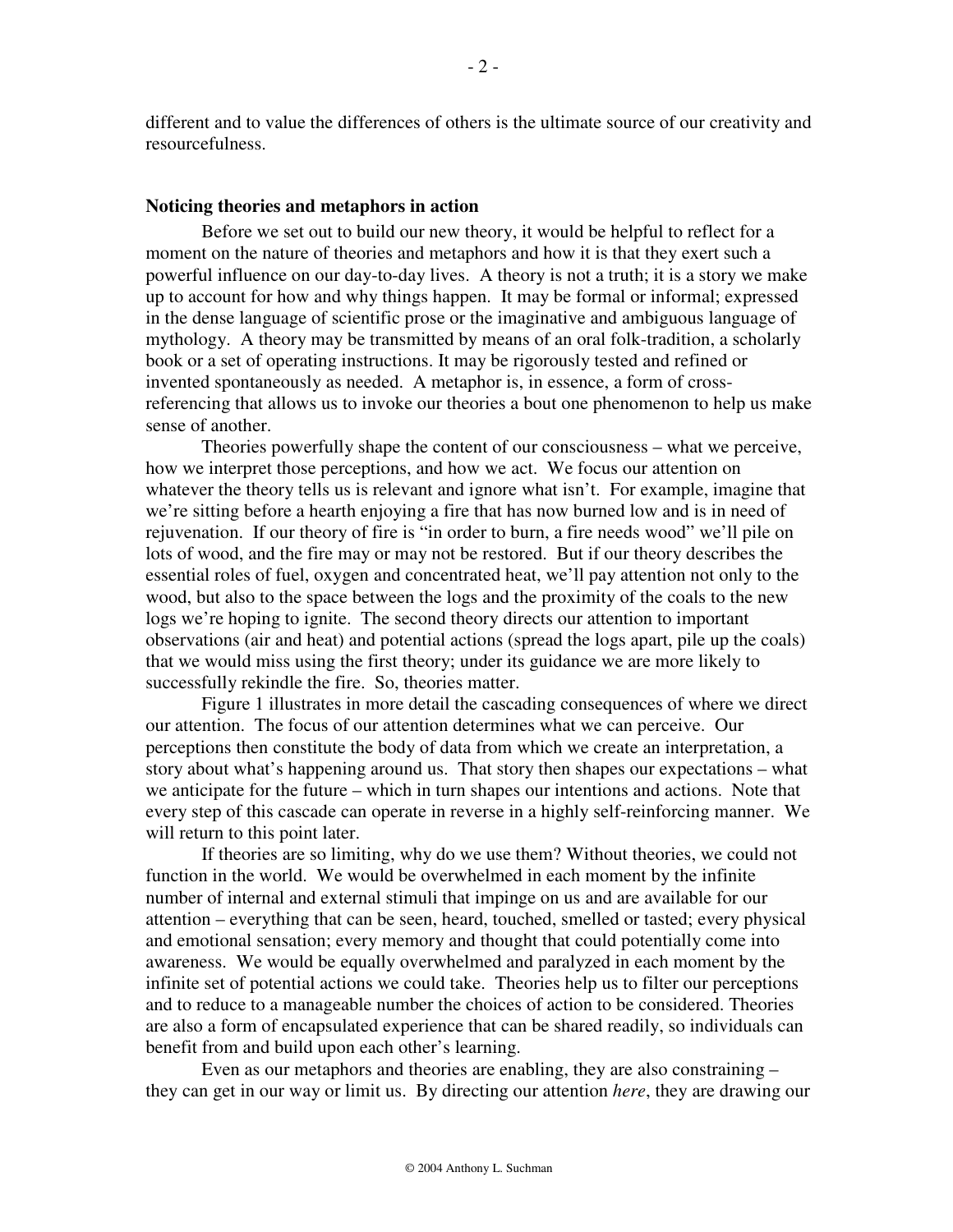attention away from *there*. They are oversimplifications, never complete truths; useful information and options are inevitably filtered out. Metaphors and theories create a circular self-reinforcing and self-propagating dynamic – they continually call attention to evidence that confirms their correctness and conceal evidence that might be disconfirming. Moreover, the downstream consequences in the cascade of attention (such as expectations and behaviors) can work in reverse to affect how attention is focused. For instance, we know from many studies of expectancy bias (the Hawthorne effect) how powerfully expectations shape attention and perception.

Another example may be helpful here.<sup>1</sup> Suppose I am giving a talk and you are in the audience. My theory about giving good talks leads me to notice how the audience is responding so I can make ongoing adjustments in my presentation. Therefore, my attention is drawn to the fact that you are nodding off to sleep intermittently. From that data, I form an interpretation, a theory about you, namely, that you are not interested in my ideas. (Note that there are many interpretations that I could have formed here; if I mistake my interpretation for an observation, I've started to climb a Ladder of Inference<sup>2</sup>). At the end of my talk, when you ask me a question, the story I've started to tell myself about you leads me to expect that you will be dismissive of what I'm about to say, so I respond in a mildy hostile and arrogant fashion, which elicits like behavior in you. I see this and say, "aha, I knew you were a jerk" and from that moment on I will be extra vigilant for further evidence of your hostility. In fact, I may be so focused on that that I am inattentive to other cues that you are actually very interested in what I'm saying. Now the truth might be that you were sleeping during my talk because your 14 month-old kept you up all night, but you were so interested in the topic that you came to my talk anyway, and felt bad that you couldn't stay awake to hear more of it. Unfortunately, my interpretation of you as indifferent may well set in motion an escalating pattern of mutual hostility. This an important dynamic that we'll return to at length. For now, let's just note how my theory about you focused my attention and shaped my behavior in a way that was self-fulfilling – it created the expected pattern of behavior.

Another important aspect of theories for us to notice is that they tend to operate subliminally. We often forget that they are theories; we forget that we are seeing selectively filtered information and presume that we are simply seeing "reality." So it's important for us pause from time to time to think about how we think, and to pay attention to how we pay attention. Often this will reveal limiting assumptions that we have been making and allow new ways of thinking and acting to emerge. In this spirit, then, let's proceed to examine how we think about organizations.

#### **Modern management theory: An organization is a machine**

Modern management theory (starting with Frederick Taylor, and continuing on into systems theory and statistical process control) is grounded in linear cause-and-effect reasoning: if A causes B, then knowing A allows one to predict B, and, better yet, controlling A allows one to control  $B<sup>3</sup>$ . This kind of thinking, with its accompanying expectations of predictability and control, is conveyed in the popular metaphor of the organization as machine.

A machine is designed with a specific purpose or output in mind. Every part is designed to perform a precisely specified movement with consistency and precision,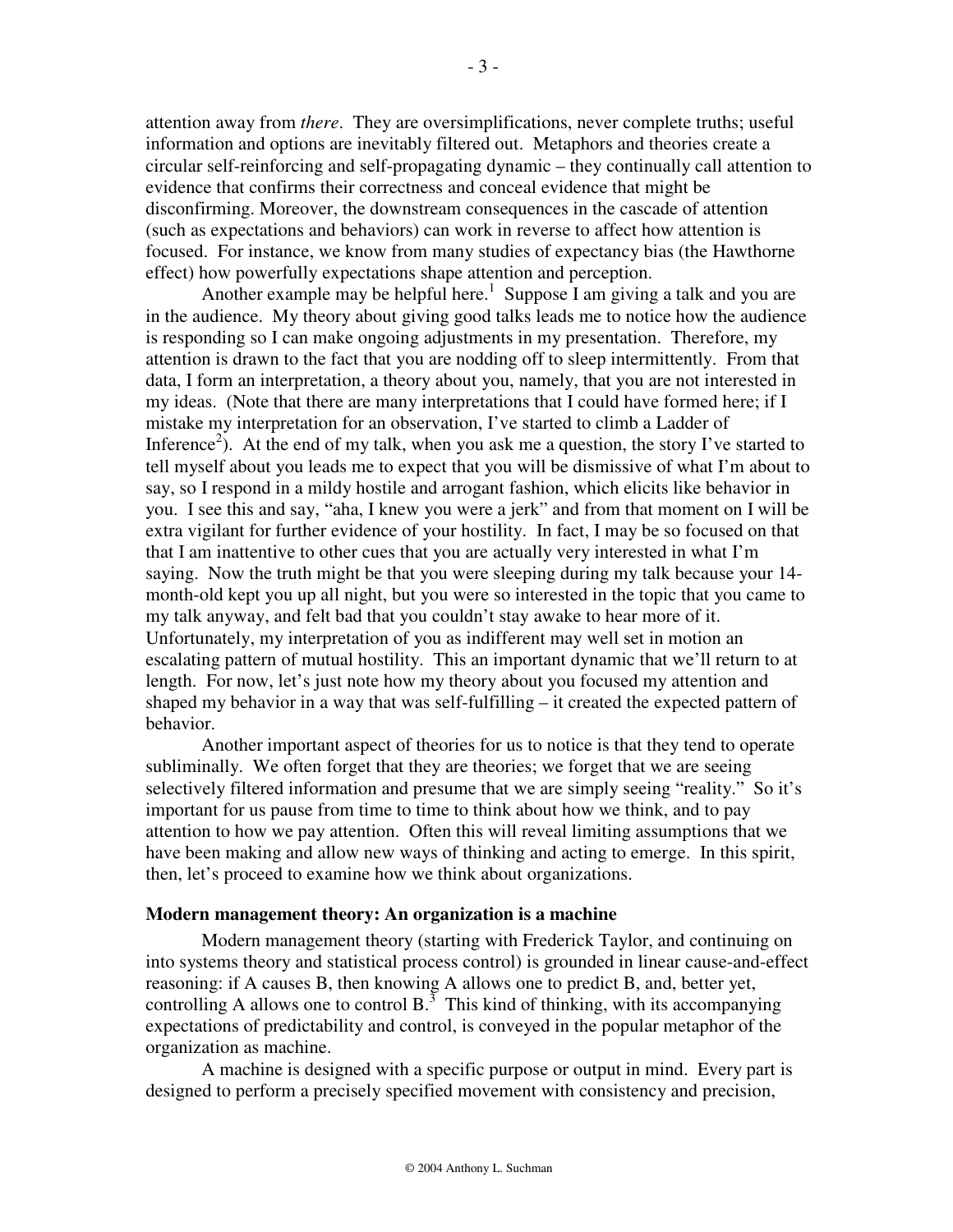without deviation or variation, and to interact with the "input" and with the other parts of the machine to produce exactly the "output" that the designer intends. A machine can be fully specified in a blueprint which is the end-product of a design process. If a machine does not perform as expected, the engineers try to improve its performance by studying its activity and then literally "going back to the drawing board" to come up with a better design.

The machine metaphor leads us to view a healthcare organization as a variety of work processes to be performed on patients by workers, to be carried out precisely and without variation in order to obtain the desired clinical and financial outcomes. The organization's blueprints include its mission statement, bylaws, organizational chart, budgets, strategic plan, and policy and procedure manuals. When an organization is not performing as desired, the managers typically take themselves to some far off place to study the organization's performance and then rework its blueprints. There is an implicit expectation that, like engineers, they can step outside the organization, analyze it objectively, and create a new design that will be implemented exactly to specification.

To reiterate, the machine metaphor at the heart of traditional management theory focuses attention on intended outcomes, actual versus desired outputs, and blueprints. It likens the manager to an engineer, and thus fosters expectations of precise control and responsibility. This metaphor can be very useful; it has given rise to methods such as process mapping and statistical process control that can lead to substantial improvements in effectiveness, safety and efficiency in care processes for which standardization is desirable. However, given the enormous amount of individualization and shared decision making needed in the activities of a healthcare organization, standardization is neither desirable nor possible in most circumstances. And unlike machine parts, human beings are not amenable to having their behavior designed and specified by others. Thus the machine metaphor is ill-suited to the majority of management tasks and situations.

#### **Relationship-centered Administration: An organization is a conversation**

A very different metaphor lies at the heart of Relationship-centered Administration: the organization as conversation. A conversation is a non-linear interactive process characterized by self-organizing patterns of meaning (eg: themes and ideas) and patterns of relating (eg: power and roles). Its direction and content emerge spontaneously in the course of ongoing back-and-forth interactions between participants. A conversation cannot be designed; its participants can introduce themes and otherwise act with specific intentions in mind, but the results can be neither predicted nor controlled. New themes and patterns of relating continually emerge. These novel patterns may or may not be taken up and carried forward, or they may be transformed into something altogether different.

We can regard an organization as a gigantic complicated conversation involving its staff, patients (and their families), payers, regulators, neighbors, competitors, and anyone else who interacts with or is affected by it. Although intangible, the themes in this conversation are the defining essence of the organization. For an organization to be established in the first place, it must first be a shared conversational theme – an idea about what the organization should be and do – that is held by enough people and with enough conviction as to mobilize coordinated action. And as these conversational themes change, so will the more tangible aspects of an organization: buildings get torn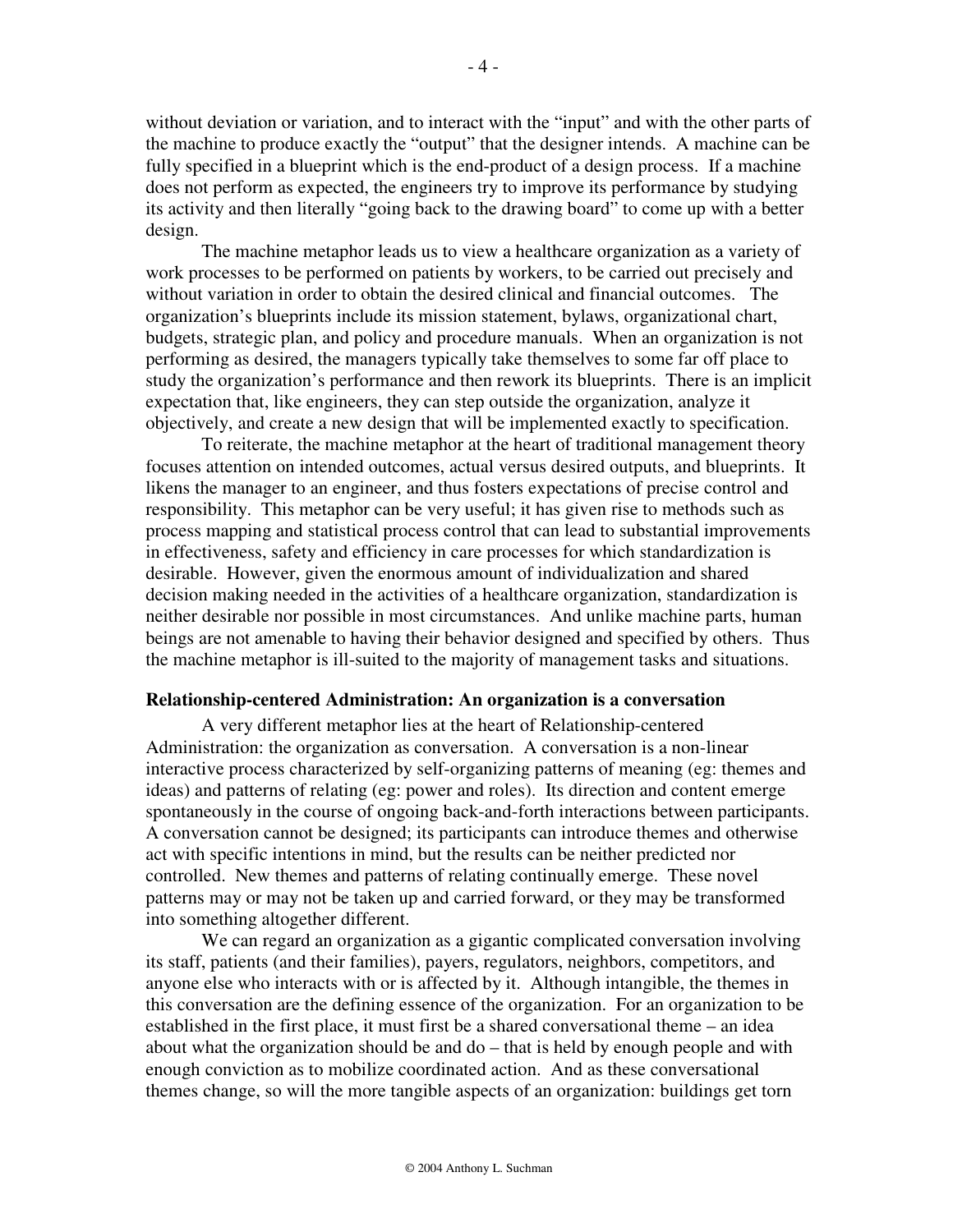down; organizational charts are modified; budgets are revised; people are hired, fired, promoted and so forth. The organizational conversation is at the heart of it all.

Within this gigantic conversation, there are, of course, myriad sub-conversations. Some are public: individuals talking with each other in an ongoing stream of interactions. Others are private: the ongoing flow of thought that comprises each individual mind. Themes can spread readily from one conversation to another, rather like the propagation of an epidemic.

Neither metaphor – machine nor conversation – is true; each one is just a perspective, a way of noticing. Each can focus our attention in ways that are helpful in some situations, and limiting in others. Whereas the machine metaphor focuses attention on intention, design, standardization and gaps between actual and desired results, the conversation metaphor focuses attention on here-and-now processes of human interaction – what patterns of meaning and relationship are emerging and how. Unlike the machine metaphor, the conversation metaphor does not create expectations of control. In fact, it normalizes and even values "not knowing," thus lessening the potential for uncertainty to be a source of anxiety and shame for managers, emotions which all too often spread to others in the organization, impairing performance.

Based on our observations of how the machine and conversation metaphors focus our attention, we can see that the machine metaphor is best-suited for highly standardized processes in which responsiveness and variability are undesirable, and that the conversation metaphor is best-suited for situations that call for creativity, adaptability, good judgment and shared decision-making. We turn now from foundational metaphors to consider several theories that contribute to the practice of relationship-centered administration.

#### **The theory of Complex Responsive Processes: Self-organizing patterns**

The theory of Complex Responsive Processes of Relating (CRP) describes the perpetual and simultaneous creating of both self (our individual minds and identities) and society (the constellated patterns of meaning and relating that constitute the various groups to which we belong, across all levels of scale) in the unceasing flow of communicative interaction. We can think of the theory of CRP as a more rigorous and nuanced version of our conversation metaphor. It focuses attention on the capacity of human interaction to spontaneously generate new ideas, new narratives (interpretations of personal and group histories), and new patterns of relating, while at the same time, paradoxically, yielding continuity, order and stability. Both novel and stable patterns self-organize in the here-and-now processes of communicating and relating, all without anyone's planning, control or direction.<sup>4</sup>

At first glance, this theory may seem abstract and arcane, but self-organizing patterns of meaning and relating are actually very common experiences. For instance, imagine that you are talking with some friends or colleagues, and someone makes a chance remark that sparks a new thought for you, and then someone else takes your new thought even further, and that stimulates a third person to put this fledgling new idea together with another idea, and on it grows to become a major new idea or plan. This new idea represents a self-organizing new pattern of meaning that emerges spontaneously in the course of the back-and-forth interactions of the conversation; it was not the result of anyone's intentional planning, direction or control. It just happened.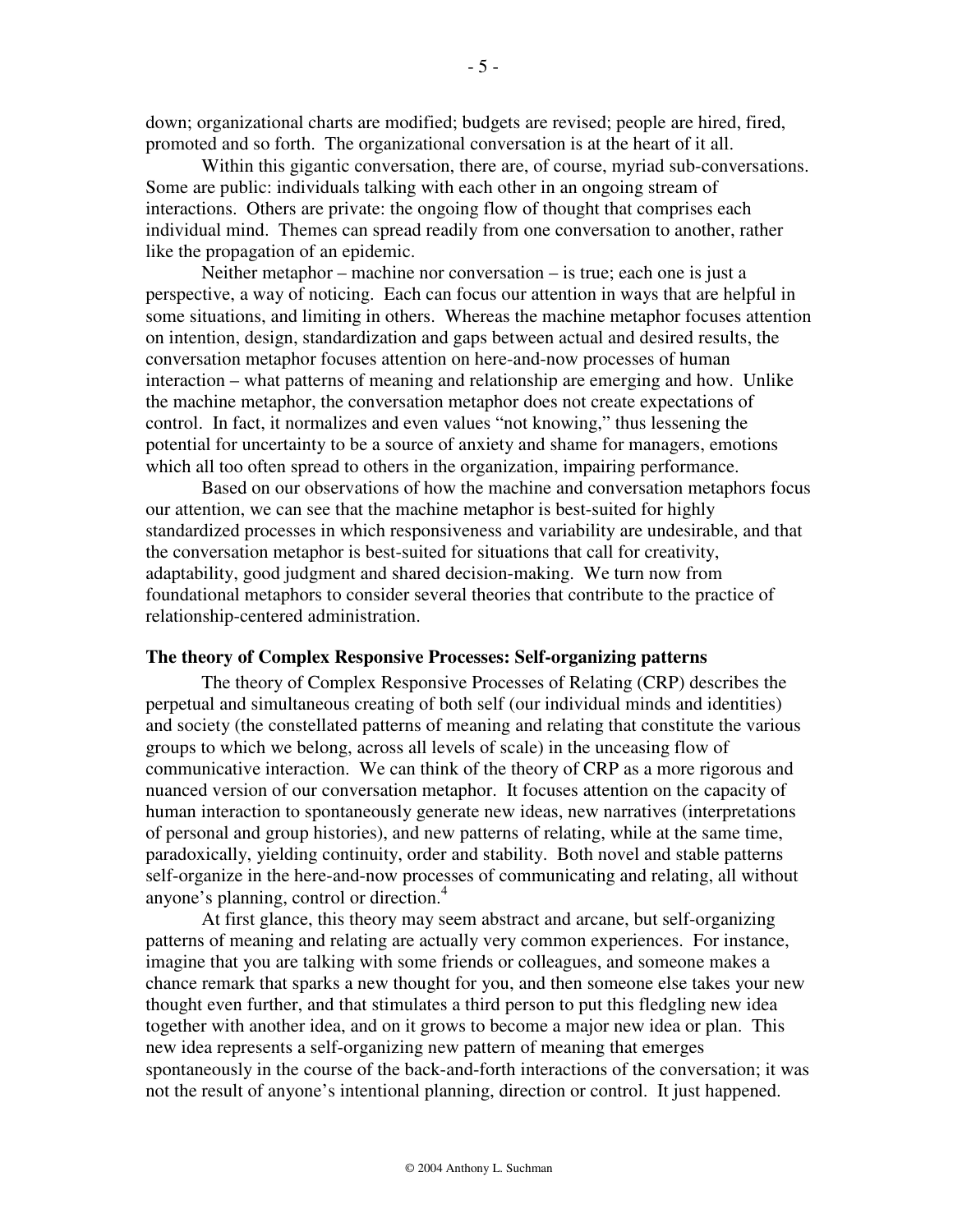We can see similar processes of self-organization at work when children spontaneously make up a game, or when a social order starts to emerge within a group of people who have never been together before. Patterns of power, leadership, and inclusion-exclusion inevitably and necessarily arise when new groups form, sometimes influenced by people's intentions but not subject to their direction or control.<sup>5</sup>

We've also experienced self-organizing patterns of continuity and stability. Imagine that you are a newcomer in an existing group of people. You probably will pay close attention to how the other people were acting so that you can learn how to fit in.<sup>6</sup> Before long, you begin to take on those behaviors yourself; you join into the existing pattern of interacting. At some subsequent meeting of that group, another person joins the group and that person now looks to you to see what behavior is expected in order to fit in. As people keep joining and leaving the group over the course of time, the group's composition might change completely with none of the original people still present, and yet the patterns of behavior would persist. Once again, no one directs, plans or controls this process; the carrying forward of a pre-existing pattern of relating from one moment (or one year, or century) to the next is a self-organizing process. This same dynamic can apply to a personal story, an organizational identity, or the identity of a people or culture – beliefs and practices passed down through many generations.

Having seen several examples of self-organizing patterns of meaning and relating, we can now explore the fundamental interactional dynamics at the heart of the theory of Complex Responsive Processes. Ralph Stacey, the author of CRP, noticed that complexity dynamics were implicit in George Herbert Mead's classic formulation of gesture and response.<sup>7</sup> Mead had astutely observed that the meaning of a gesture  $-$  by which he meant a social act, and act directed towards an other – is plastic: its ultimate significance depends upon (and can be considerably modified by) the response it elicits. In his famous example, when a dog bares its teeth and snarls at another dog, it's not at all clear whether that gesture is going to be part of an actual conflict, ritualized conflict or play. The meaning of the gesture is only completed by the response of the other dog. And that response itself is also the next gesture in the sequence of social interaction, the meaning of which will be determined by the response *it* elicits.

This same dynamic of gestures and responses in turn eliciting and completing each other applies to human communication, both verbal and non-verbal. The meanings of participants' gestures in a conversation simultaneously form and are formed by each other. Over the course of many iterations of back-and-forth interaction, patterns begin to develop – not only patterns of meaning (the themes in the conversation) but also patterns of relating (dominance, for example, or the use – or lack – of self-disclosure). We have seen examples above of how these conversational patterns can be self-propagating, with the patterns of one moment calling forth the very same behaviors in the next, and how novel patterns can arise sparked by a small bit of adventitious difference or diversity.

This conversational dynamic of mutual and reciprocal influence taking place in the course of an iterative interaction exhibits the signature characteristics of a non-linear or complex process:

• It is capable of self-organization – order (pattern) emerges without conscious design or intent, made possible by the simultaneous presence of freedom (the non-deterministic nature – the wide latitude of possibility – in each person's next conversational move) and constraint (e.g.: the categorizations and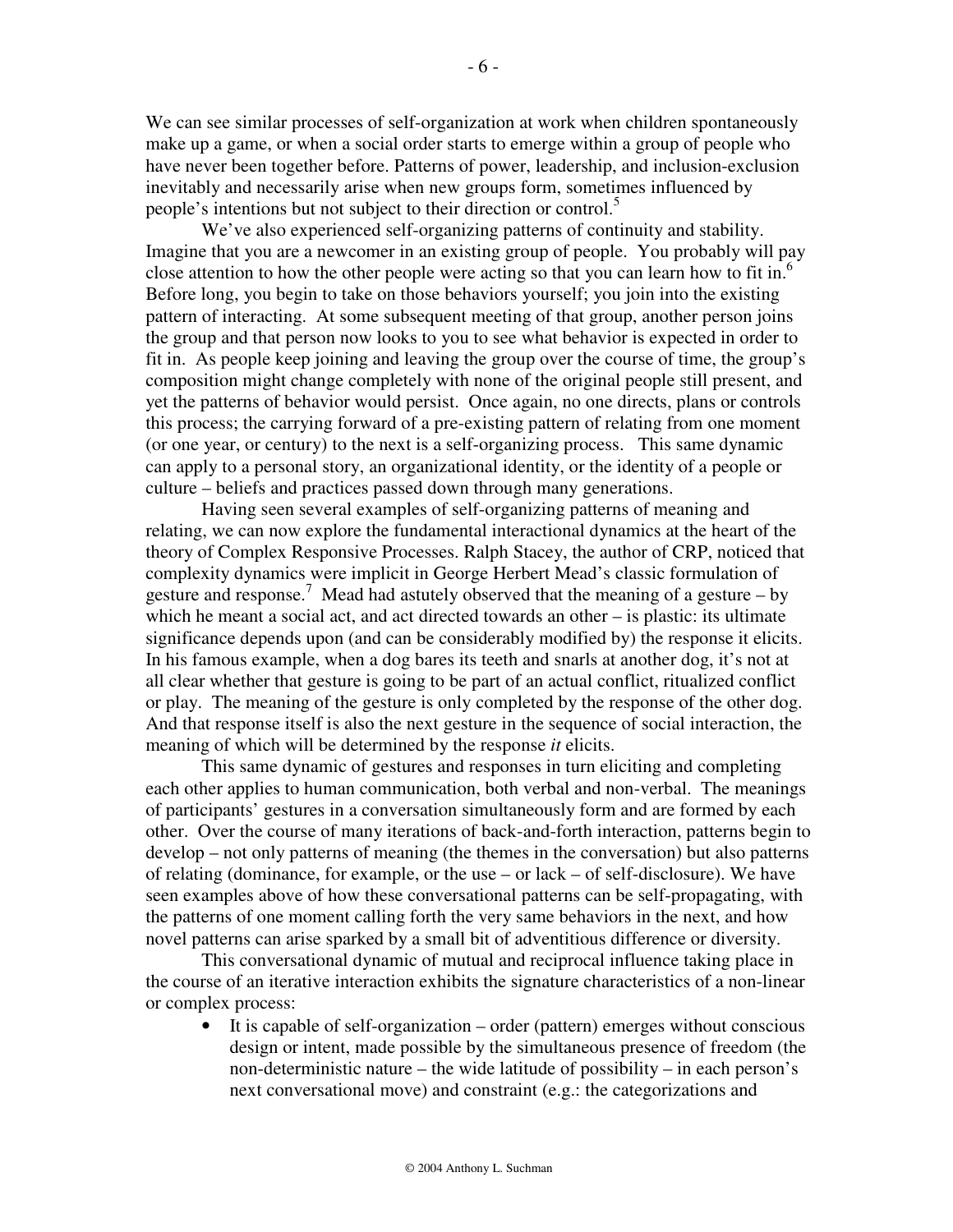relational structures embedded in a language, the obligations of social convention).

- It creates and maintains pattern in the here-and-now of ongoing interactive process. If the interacting ceases, if there is no responsive relating, then there is no pattern. There is no "fixed structure" or storage mechanism. The pattern must be continuously reenacted and maintained in either the public conversation between people or the private conversation of individual minds.
- It is capable of amplifying small differences. The response to an unexpected word, a glance, a novel association or a misunderstood meaning can cascade into a whole new, transformative pattern. Without diversity and difference, novel patterns cannot emerge; there would be nothing to seed the change.<sup>8</sup>
- Outcomes are unpredictable and uncontrollable. The potential for infinitesimally small differences that exist at the start of an interactive process –differences beyond our capacity to ever know – to start a cascade of amplification and transformation means that we can never know in advance what the outcome will be.

Pulling all these ideas together, we are now in a position to fully understand the name of the theory – Complex Responsive Processes of Relating: 'Complex' refers to complexity dynamics: the self-organizing and unpredictable pattern-making of conversation. 'Responsive Processes of Relating' points to ongoing communicative interaction and the mutual influence that participants have on each other, constituting the medium in which self-organization takes place.

Another important aspect of the theory of CRP for us to consider pertains to the concepts of "mind" and "self." We can conceive of our minds as being private conversations accessible only to ourselves, the self-organizing dynamics of which are identical in every way to those of public conversations that take place between people (discussed above). We constantly gesture and respond to ourselves as we monitor and react to our own thoughts and behaviors and anticipate how others might respond to us. Both novel and stable patterns emerge from the ongoing iterative interaction of our own thinking. Our minds – our capacity for self-reflective thought – are acquired socially, an 'internalization' of public conversation, as it were, and we likewise develop a concept of self only by noticing the responses we elicit in others. My identity (a set of themes about who I am and what I'm like) is not something intrinsic or internal to me; rather it is a theme in my conversation with every person with whom I interact (indeed, my identity is quite different with different people; I am literally a different person with each of them). My identity is also a set of themes in my own private conversation, drawing upon the themes of my identity that emerge in the various public conversations in which I participate.

This free flow of themes about my identity between public and private conversations illustrates one last point pertaining to the dissemination of new patterns. A pattern of meaning (an idea) that emerges in a public conversation is simultaneously present in the private conversations of all the participants (although it won't be identical in each person; its meaning will be nuanced by each individual's own unique perspective and history). The participants then disperse and join in other public conversations, and introduce this new pattern of meaning into other conversations, where it may or may not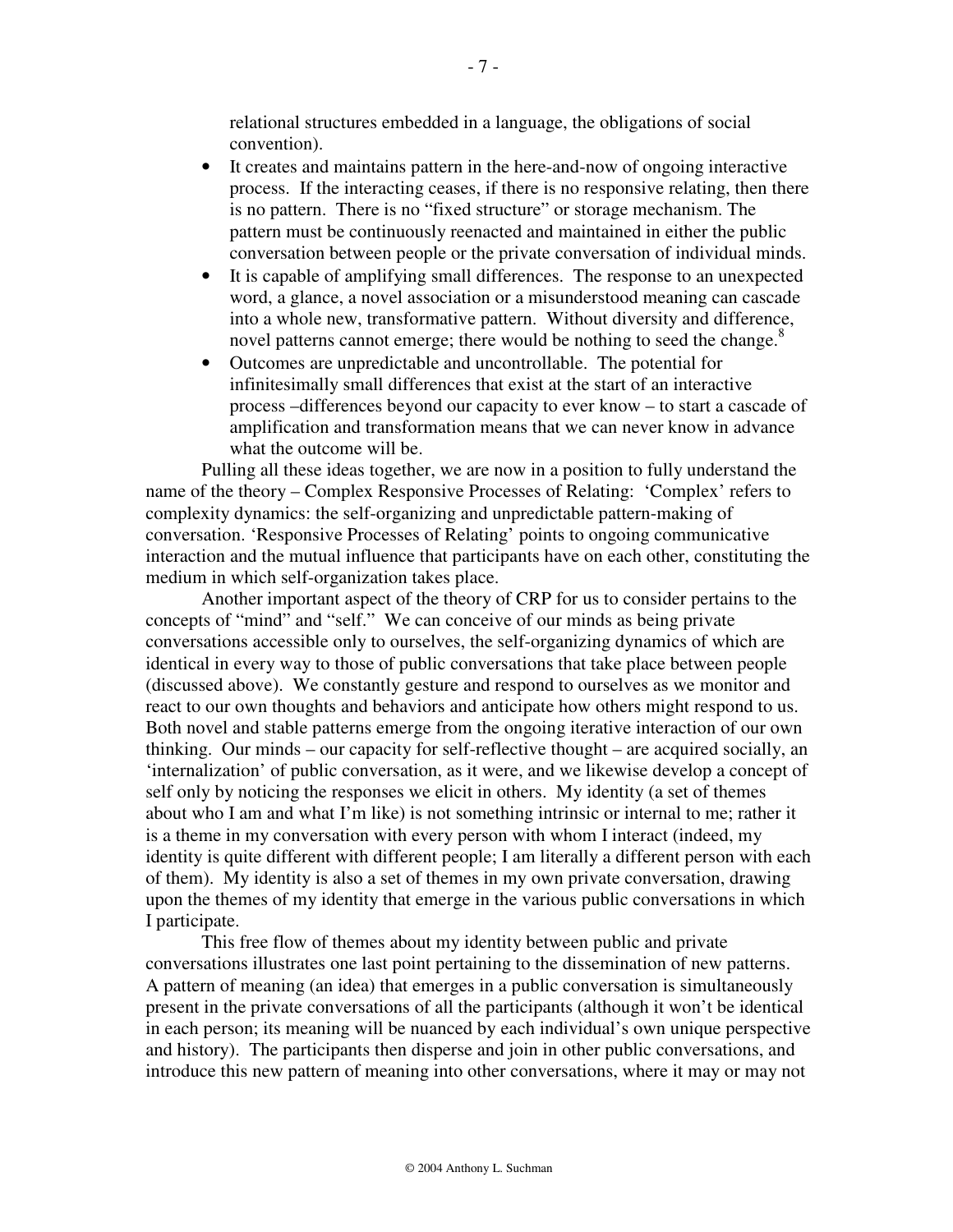be taken up. $9$  In this way, new patterns of meaning and relating have the opportunity to diffuse across an ever widening circle of conversations.

Whether a newly emerging pattern will propagate and become self-replicating or will die out is unpredictable. There is a principle in complexity science called the Inverse Power Law which holds that the likelihood of a change in pattern varies inversely with the magnitude of the change: small changes (or no change) are more likely than large ones. A physical metaphor for the Inverse Power Law is a sand pile on top of which we are dropping grains of sand one by one. Most grains will stick where they land, or will tumble for a very short distance. Occasionally, a grain will knock a few other grains loose and they will all tumble a short way down the slope. And once in a very great while, that one grain of sand dropped from above will cause an avalanche. This Inverse Power Law is thus a further elaboration of the amplification of small differences, showing us that while the potential for a transformative cascade exists for any small change or disturbance, most disturbances don't propagate at all. And we can never know ahead of time which small differences will make a difference.

The theory of Complex Responsive Process has profound implications for how we think about and participate in organizations. It reminds us that an organization is not a thing, but rather a constellation of patterns in the medium of ongoing human interaction. These are patterns of meaning – the organization's identity: ideas about its purpose, how it gets its work done and what kind of place it is – and patterns of relating – the organization's culture: power relations, the unwritten rules about what kinds of things one does or doesn't say in a staff meeting, who gets to make decisions, who sits in what chair, and so on. Using nouns to describe organizational identity and culture is very misleading; it creates the impression that these are fixed and static entities and fosters the illusion that they can be designed and controlled, like other objects (recall the machine metaphor). If it weren't for the awkwardness of the language, we might be better off using verbs (organizing, relating, producing) rather than nouns (organization, relationship, product) to remind us that organizations are in fact dynamic patterns perpetually under construction in each present moment.

This matter of perpetual ongoing construction offers an important insight into the nature of organizational change work. Since patterns are being formed and maintained in every moment, then every moment holds the potential for change. In fact, there is no other place to look for opportunities to instigate change than in what is happening right here, right now in the present processes of relating. The process of pattern formation is so often unconscious that we seldom recognize how we are contributing to the very patterns that we find problematic. So the work of organizational change is to focus attention (our own and others') on the patterns we are enacting in each moment, helping us to become more mindful of here-and-now relational process and giving us the chance to intentionally try out different ways of participating – deliberately introducing difference and disturbing existing patterns – with the hope that a different and better pattern will take hold. Maybe we try making a personal self-disclosing remark at a leadership meeting, disrupting the pattern of impersonal conversation. Perhaps we take the risk of naming the heretofore unmentionable elephant in the room – someone's habitually rude or disruptive behavior or an unethical policy – in order to end our participation in a collective conspiracy of silent acquiescence. Whatever the new gesture, we are offering a small bit of difference in the hope that someone else might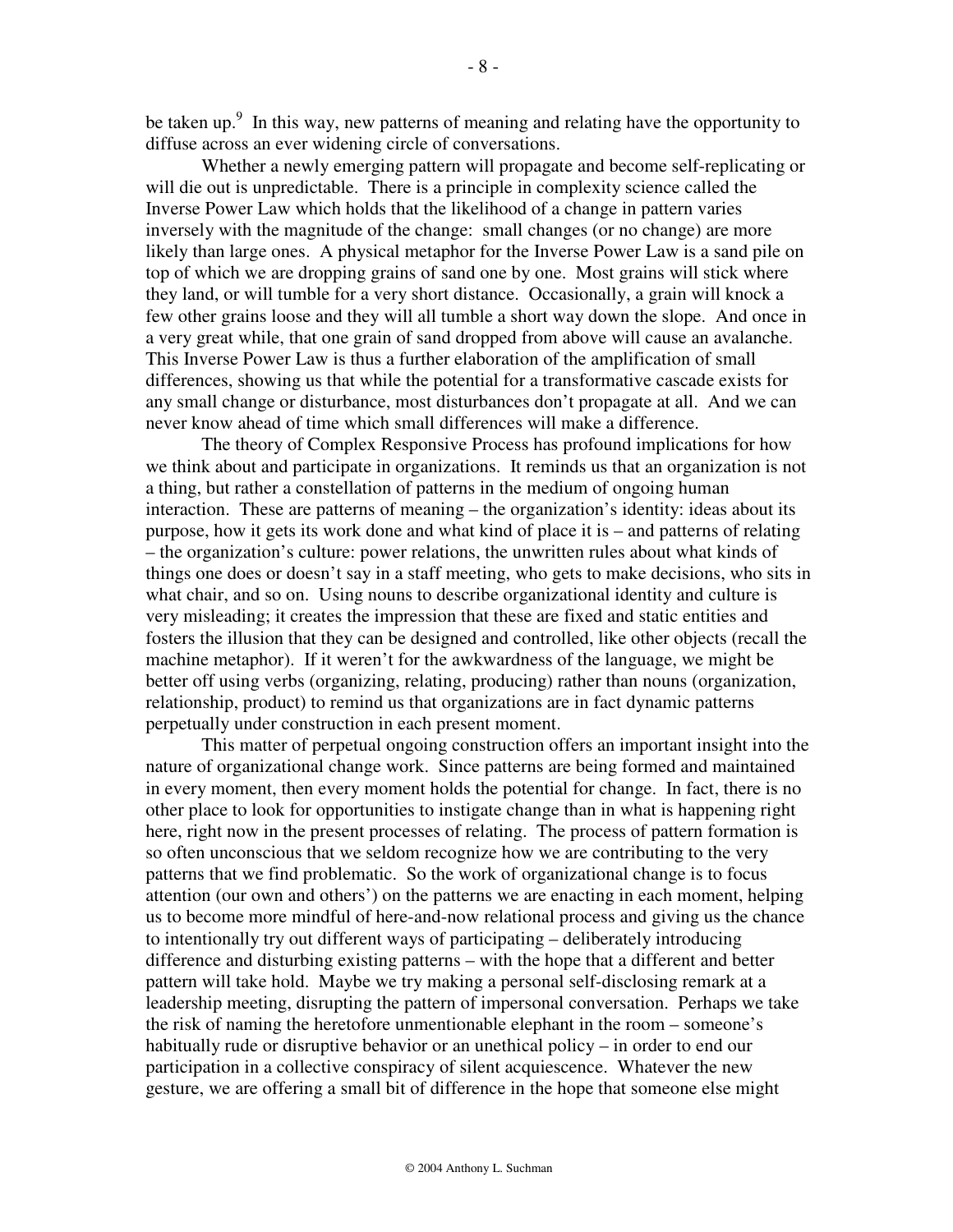then join in, forming a slightly larger new pattern that might then spread in a cascade of amplification.

In seeking to intentionally enact new patterns, we need to remain mindful of our inability to predict or control what will happen. Remembering the sand pile metaphor and the small chance that any one disturbance will cascade, we understand that we must be persistent in our efforts to prompt a new pattern, to make repeated "disturbances," never knowing which one (if any) might cause the avalanche. We try to embody and continually reintroduce the new pattern, or as Gandhi said, to "be the change you wish to see in the world."  $10$ 

The theory of CRP releases us from unrealistic expectations of control, and from the shame and anxiety that we experience when we fail to meet them. And if we are in managerial or leadership positions, it helps us keep from spreading our anxiety to others in organization, which would further compromise organizational performance.<sup>11</sup> CRP helps us recognize the virtue in not knowing, and avoid holding so rigidly to our own prefabricated visions of the future that we fail to recognize and make room for even better possibilities that may be emerging spontaneously. CRP refocuses our attention from our blueprints (our hopes for what might be) to what's actually happening right here and now, and helps us in remain open to new unforeseen possibilities...

It's important to understand that the theory of Complex Responsive Process does not argue against planning, it just reframes how we think about it. In more traditional management theory, the whole point of planning is to create the best plan and then execute it. From a CRP perspective, the main point of planning is the conversation. If it's a high quality process, it invites us to share our differences and diversity and gives us ample opportunity to respond (to have our patterns of meaning form and be formed by each other), thus allowing new patterns of meaning to emerge. As we talk, we are exploring and further developing our present ways of thinking about the future, which affect our present actions. New patterns are forming, which can give rise to new actions. We are not so much anticipating or preparing for the future as we are constructing it. All that is taking place in the conversation; the plan itself is but an artifact that will quickly become out of date as the process of pattern making flows on.

It's also important to point out that, contrary to the impression left by some writing on complexity and organizations, that self-organization is no guarantee of virtue. Self-organizing patterns have as much potential to be destructive as constructive – patterns of dishonesty or abuse are no less susceptible to amplification and selforganization than are virtuous patterns. One possible way to lower the risk that evil patterns might propagate is a systematic process of self-reflection within an organization, articulating values and introducing a pattern of honest conversations about accountability.

We can conclude our consideration of the theory of Complex Responsive Processes of Relating by summarizing how it focuses our attention as leaders, managers and agents of organizational change. It invites us to notice the patterns that are being created, maintained and changed in the here-and-now processes of relating. It draws our attention to the dynamics of self-organization, and to the importance of diversity and serendipity in seeding the development of novel patterns. At the same time, it shows us the importance of responsiveness – not merely listening but being open to having our minds changed. It reminds us to be humble about the limits of our own capacity for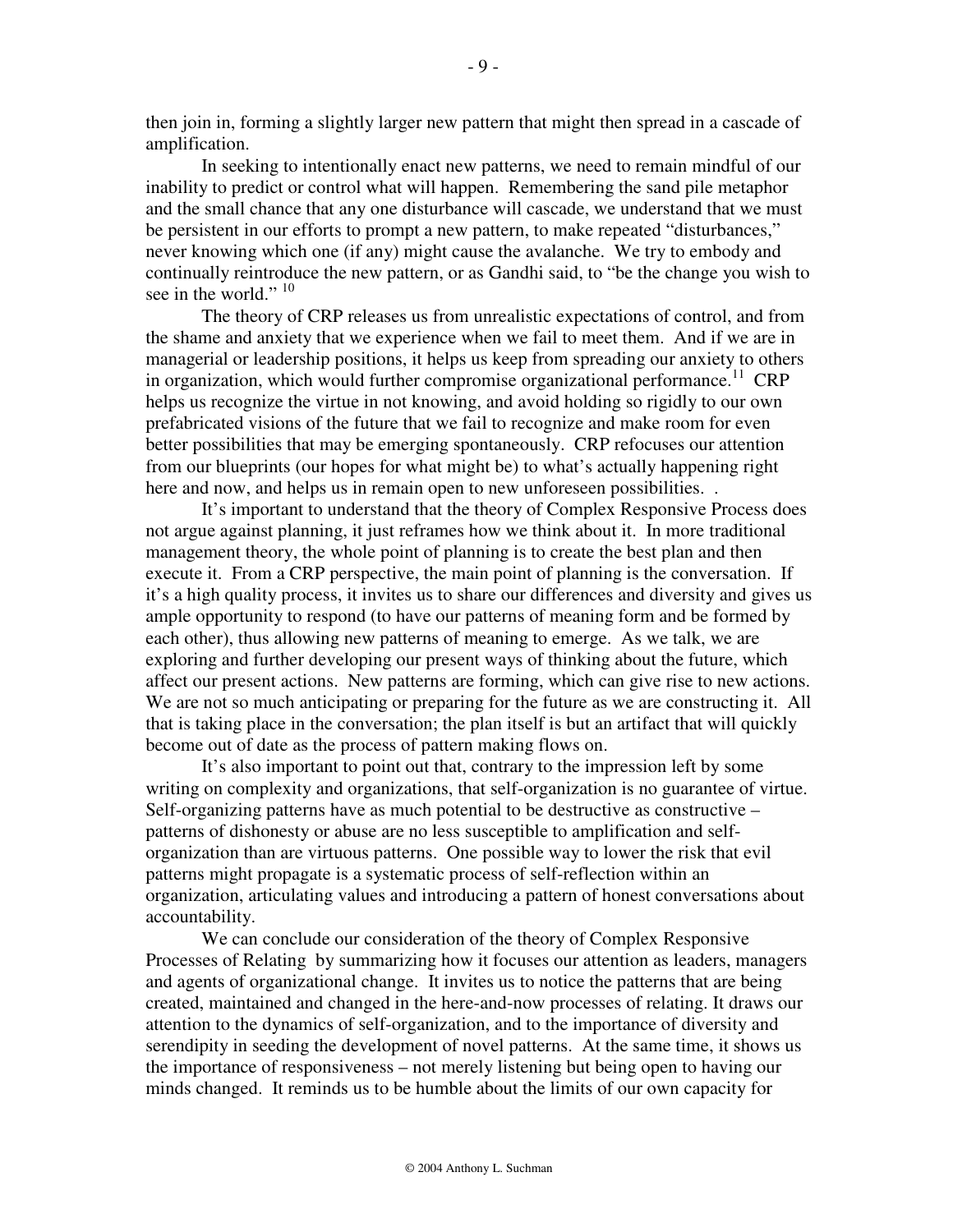control, inviting us to let go of prefigured images of the future, to be more fully present in the moment, and to be more attuned to what might be spontaneously emerging. We can be mindful of the patterns we are creating and reinforcing through our behavior at meetings, the criteria we use to select members and leaders of the organization, the degree to which we share information and involve others in decision-making, and countless other aspects of organizational life.

## **Self Determination Theory: Intrinsically motivated behavior change**

Self Determination Theory is a theory of intrinsically-motivated behavior change, that is, behavior change that is embraced by an individual and sustained without ongoing external reinforcement or control.<sup>12</sup> In an extensive series of studies of behavior change in the workplace and in schools, Richard Ryan and Edward Deci identified three factors that support intrinsically-motivated behavior changer:

- Competence. People adopt new behaviors more readily when they feel that they know how to do what is being asked of them, when they feel skilled. Conversely, when people feel incompetent they feel acutely susceptible to humiliation and rejection. They are strongly motivated to avoid this unpleasant experience, which means avoiding new behaviors and situations for which they do not feel adequately prepared.
- Autonomy support. People are more amenable to changing their behavior when that change is being fostered in a way that supports their autonomy and respects their ability to determine for themselves how they will behave. The opposite of autonomy support is coercion and manipulation – the use of strong incentives (positive or negative) to influence behavior. These extrinsic motivations can be very effective in changing behavior, but only for as long as the incentives are in place.
- Relatedness. People are more likely to make a change in their behavior when they feel personally known and cared for by the advocate(s) of that change, when they feel that someone takes a personal interest in them. Indifference on the part of the change advocate, or bureaucratic approaches that are devoid of human contact altogether, hinder adoption of the new behavior.

Many behavior change initiatives seem to be guided by an implicit theory that calls attention to setting expectations, giving feedback, aligning incentives and managing "resistance." Self Determination Theory offers a more sophisticated view, calling attention to aspects of behavior change that are not obvious and are often overlooked (like our fire-building model that highlights not only wood, but also air and heat). It is a practical, actionable theory that has been applied successfully in organizational, educational and clinical settings.<sup>13</sup>

Self-Determination Theory resonates strongly with the principles of relationshipcentered care and administration, adding both an explanatory theory of and a body of experimental support for relational process, partnership and shared decision-making. It adds the important theme of competence, which was not an element in RCC. It is interesting to note, though, the relational significance of competence as a means to maintain interpersonal connection and avoid anticipated rejection by an imagined other, as discussed above.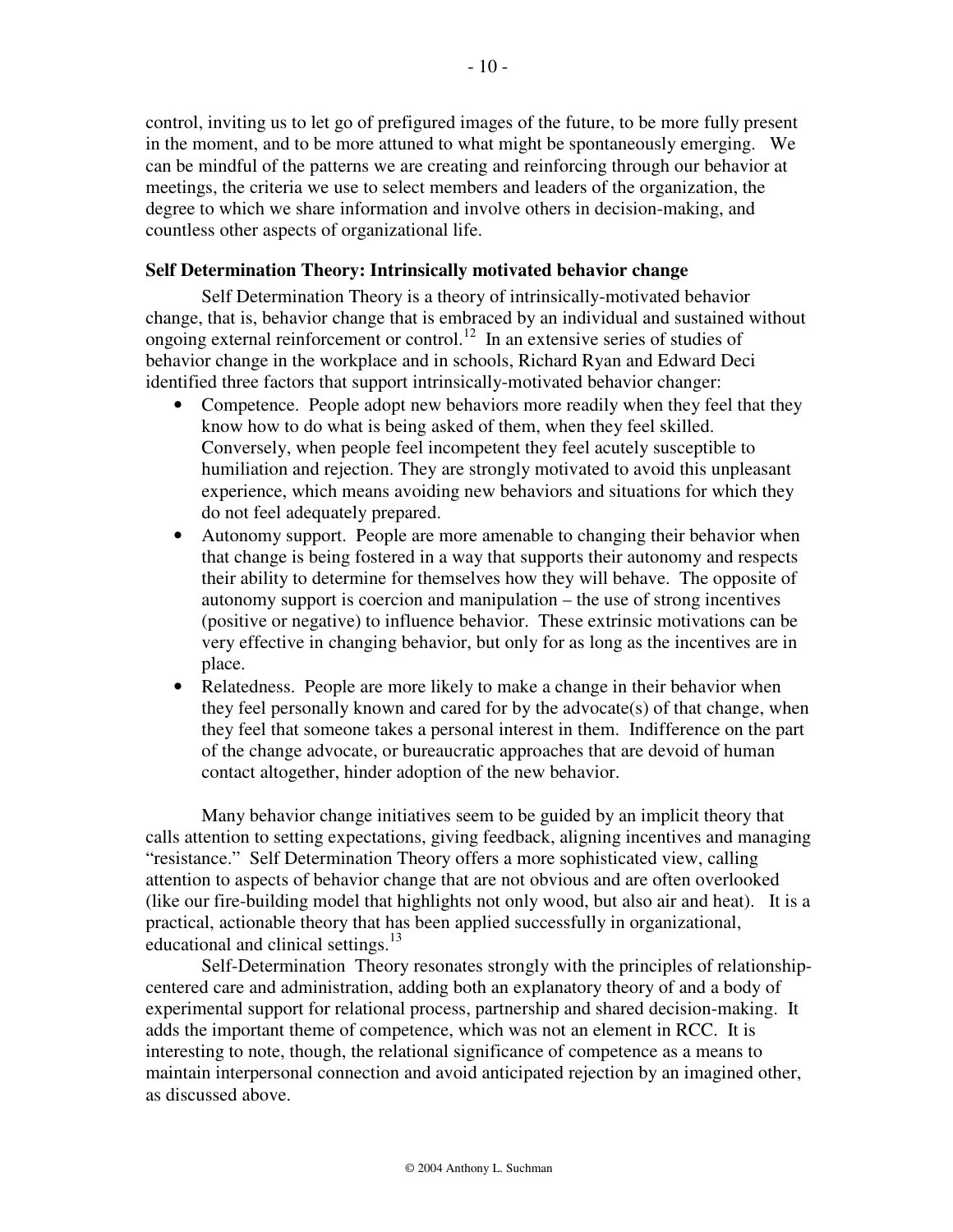#### **Appreciative Inquiry: Discovering and enhancing the root causes of success**

We turn next to Appreciative Inquiry, which can be regarded as both a theory and a methodology of organizational change. AI is based on a deceptively simple premise, namely, that people are more motivated to change when they reflect on what they are doing well and how to do more of it than when they are looking at what's not working and how to do less of it. AI is the converse of problem solving; it focuses attention on capacity and competence rather than on deficiency.

As an example, suppose the Chief Operating Officer of a hospital launches an initiative to improve the working relationships between physicians and managers. A common approach would be to identify what's wrong in order to fix it. Talking with a variety of individuals, she is likely to hear both groups try to fix the blame on the other – physicians' arrogance and financial irresponsibility on one hand and the "bean counters'" insensitivity to patients' needs on the other. Such attributions and blame quite predictably evoke defensiveness and thwart constructive conversation. We've all experienced conversations like this; they rarely get anywhere.

AI takes an opposite approach by exploring instances, however infrequent, when physicians and managers worked well together. So the COO might invite a group of physicians and managers to tell each other stories about successful collaborations. Typically, the participants interview each other in pairs (each taking a turn as storyteller and interviewer) and then reflect on their stories to discover the factors that made these successes possible. Perhaps it was having a strong shared vision or goal, or facing an external threat, or making an extra effort to fully understand each other's needs and perspectives. Having discovered in this fashion the success factors in their own stories – the best of what *is* – the group might then envision a future in which these factors are present in abundance, articulating a vivid and compelling description of what *might be*, and begin to plan specific steps to get there – what *will be*.

AI is a richly nuanced approach that we cannot adequately describe here. For our present purposes, we need only notice how AI focuses attention and with what consequences. Recall the cascade of attention that we considered earlier: from attention to perception to interpretation to expectations and behavior. By focusing attention on stories of success, AI sets us up to perceive our own and others' best qualities and to see ourselves as capable, already possessed of the skills and experience we need to make the desired change. These expectations lead us to regard and treat each other as competent people, evoking more competent behavior. In contrast, the self-fulfilling expectations in problem solving are negative, expectations of incompetence and culpability, not qualities we would seek to amplify or propagate.

AI is commonly misunderstood as only talking about the positive, and never talking about the negative, an approach that could only lead to superficial and ineffective conversation. AI doesn't seek to restrict conversation; rather, it begins the conversation at a favorable starting point and approaches change from a different direction. By beginning with success stories and examining the supporting factors and specific action steps, AI addresses the very same behavior changes that would emerge from a problem solving approach, but with an opposite emotional valence – capability rather than blame, and hope grounded in actual experience rather than fear and hopelessness. In the example of physicians and administrators, the conversation about action steps might focus on "strengthening people's ability to understand each other's needs and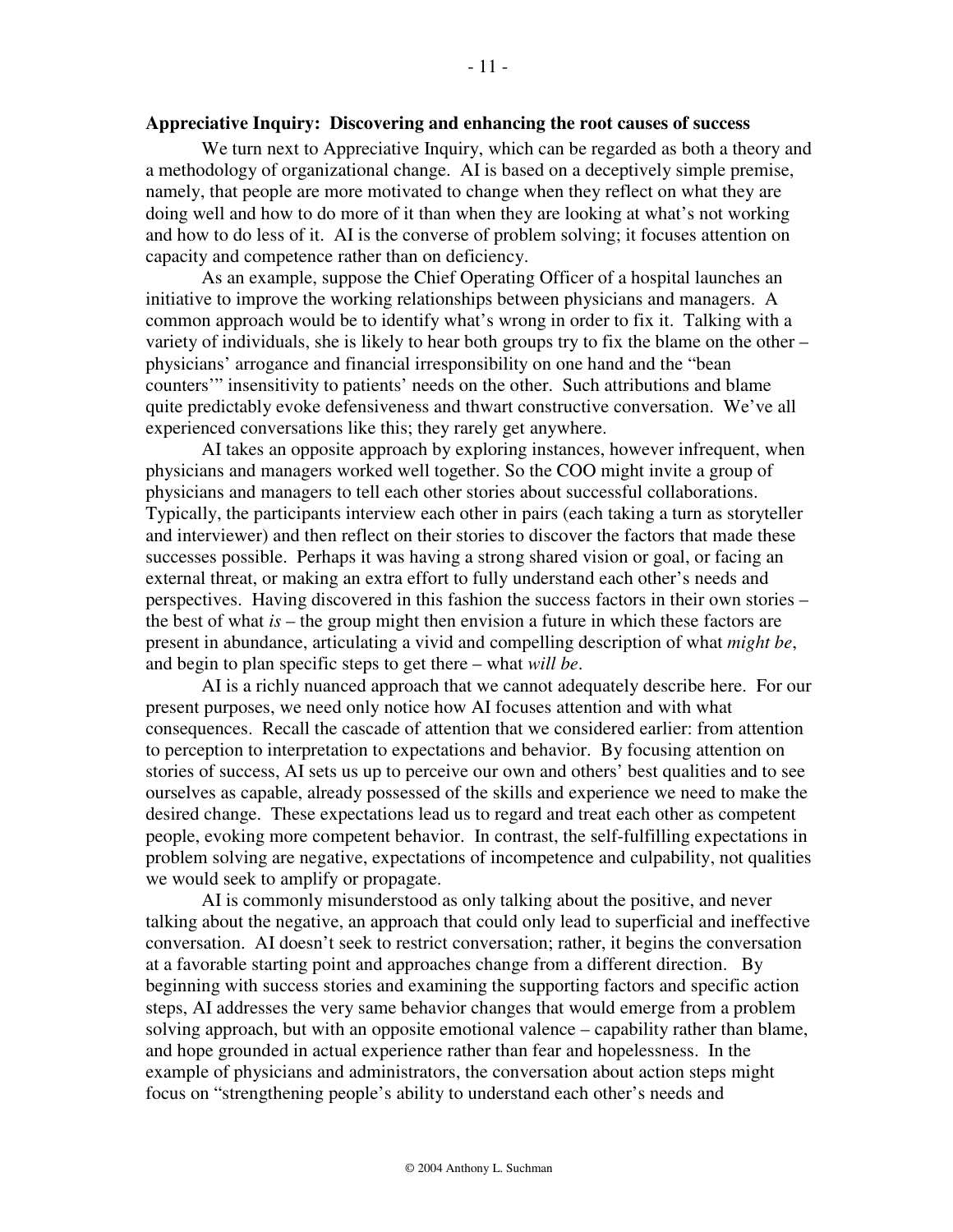perspectives" rather than "not interrupting and arguing anymore." Both phrases point to exactly the same desired behavior, better listening, but with very different implications for actual behavior change. To see why, let's return to the theories of organizational change that we've just considered.

From the perspective of complex responsive processes, AI introduces into the group's conversation the themes of capability, hope, and specific success factors, creating an opportunity for these themes to become amplified and to spread. AI also reduces the introduction of themes about deficiency and shame that elicit defensiveness, inhibit responsiveness and the expression of diversity, and thus limit the capacity of the conversation to give rise to creative new patterns.

From the perspective of Self Determination Theory, AI presumes and strengthens the participants' competence. It respects their autonomy by entrusting to them the responsibility for identifying success factors, articulating a vision for the future, and planning subsequent action steps towards that future. And through the communityweaving dynamics of sharing stories, AI creates a strong relational environment. In contrast, problem solving approaches can easily threaten feelings of competence, reduce perceptions of autonomy and foster antagonism, thus reducing the likelihood of intrinsically motivated behavior change.

#### **Formation Work**

The theories we've been considering thus far are concerned primarily with patterns of meaning and relating at the level of organizational conversations. In contrast, formation work is very personal; it focuses attention on themes of individual identity and meaning as they influence and are expressed through our work. Who we are and how we show up in each moment has a major effect on the content and process of the organizational conversations in which we participate. This idea is reflected in Parker Palmer's assertion that "…good teaching cannot be reduced to technique; good teaching comes from the identity and integrity of the teacher $1/14$  and in the Pew-Fetzer Task Force's claim that "who practitioners are as persons is most relevant to the quality of care that they give."<sup>15</sup>

Formation is a perspective and an approach that helps people deepen their selfawareness as a means to greater individual well-being and to help them give more to others through their work:

"Formation assumes that every person has access to an inner source of truth, named in various wisdom traditions as soul, spirit or heart—a source of strength and guidance that is the place of truth telling within us where we know the difference between reality and illusion. The work of formation involves creating a quiet, focused, and disciplined space in which the noise within us and around us can subside and we can begin to hear our own inner voice. A personal and communal process, formation invites persons to reclaim their own wholeness and vocational clarity and recognizes the vital relationship between inner work and life-giving outer work."<sup>16</sup>

This connection between the personal and the organizational may seem self-evident, but it is actually a radical challenge to prevailing medical and management cultures, which hold that these two domains should be strictly separated, and to the classical scientific attitude of objectivity and detached observation on which these cultures are based.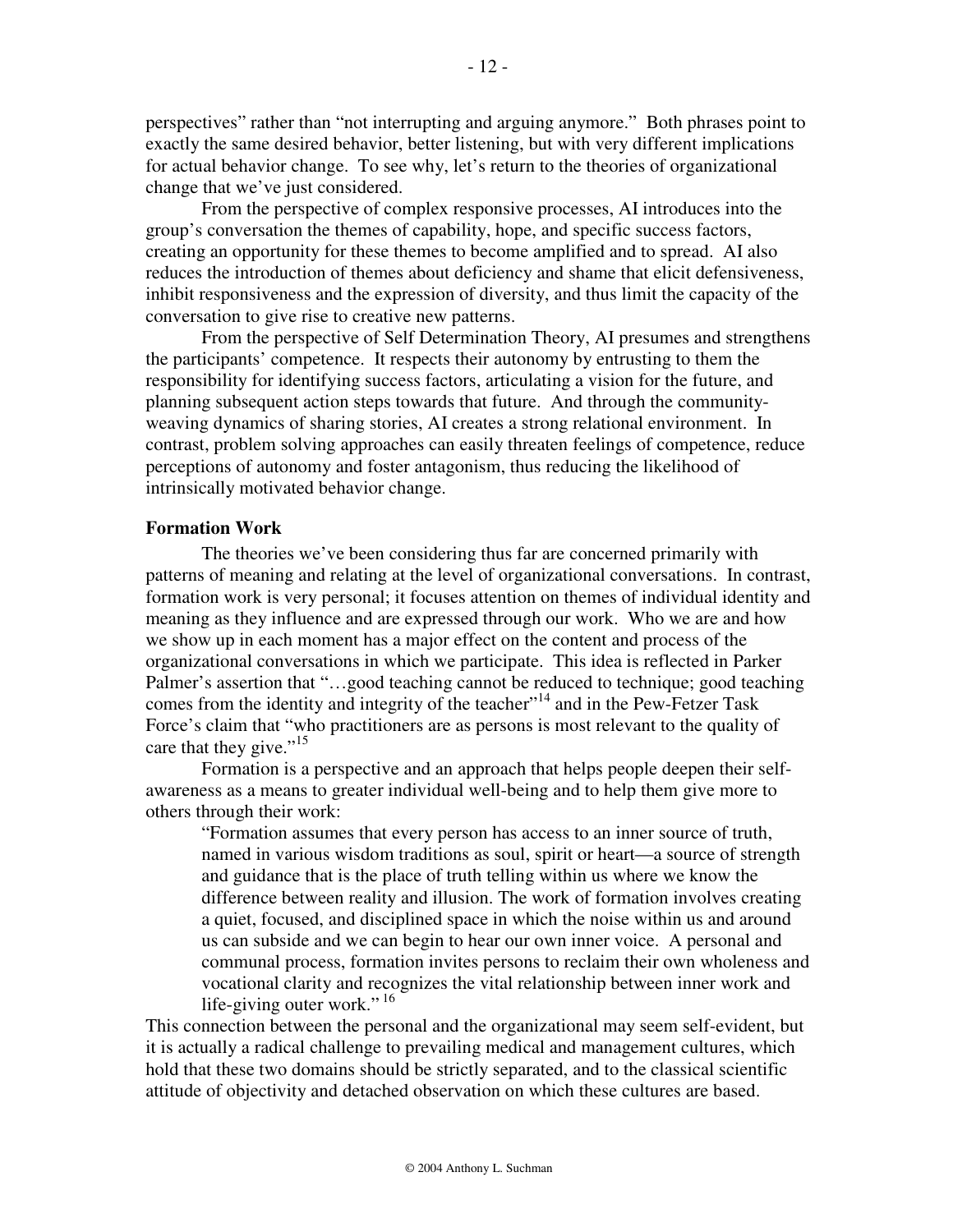Drawing upon methods used by the clergy to deepen and renew their sense of spirituality and personal presence to a transcendent level of experience, Parker Palmer has developed an approach called Teacher Formation that uses poetry, journaling, silent reflection and dialog to help teachers continue along their paths of personal growth and bring more of themselves to their relationships with students. Penny Williamson has adapted this format for clinicians and healthcare leaders.<sup>17</sup>

 Many other theories, traditions and practices also support and illuminate capacities for personal reflection, self-awareness, authenticity and empathy. For example, Howard Gardner introduced the concept of "emotional intelligence" – the capacity to be aware of and respond to emotions (one's own and others).<sup>18</sup> Carl Rogers used the phrase "becoming a person" to describe the process of coming to know oneself and learning to act in each moment with greater authenticity.<sup>19</sup> Gestalt therapy, championed by Fritz Perls, pursued a similar goal with different methods – redirecting attention from the spoken word to immediate sensory experience and non-verbal behavior.<sup>20</sup>

 The common theme across all these different perspectives is that the organizational should be personal. There need be no separation, and in fact, separation is harmful.<sup>21</sup> We risk our own well-being and we limit the potential of our organizations when we withhold our full presence and when we participate in organizational conversations in a way that is at odds with who we are or what we believe. And conversely, our most effective means (actually our only means) for changing organizations is to change the way we ourselves participate. Formation work supports our ongoing growth, and continually opens new possibilities for how we can be present.

#### **The Healthy Healthcare Organization "molecule"**

The last perspective that we will consider is an integrative model of successful organizational function that presents communication and relationship skills in a wider context. Through their years of consulting with healthcare organizations to help them become "the best places to work and the best places to receive care," Bonnie Wesorick and her colleagues at the CPM Resource Center have identified several core success factors which they summarize in the form of a "molecule" (Figure 2).<sup>22</sup> We can best appreciate the elements of this molecule by retracing the story of its development.

In the course of her work as an intensive care nurse, Wesorick observed considerable duplication of effort across disciplines. For example, both nurses and respiratory therapists would undertake complete documentation of respirator settings, each in their own separate section of the chart. And what was worse, important clinical observations recorded by one group often went unread by the other. She observed similar duplication and discontinuity in the discharge planning process and elsewhere. So she set out to develop an integrated interdisciplinary charting system that would allow for data to be entered only once and then to be readily accessible to everyone. Staff members from each discipline could thus contribute to and benefit from a single, shared body of information about each patient.

After working for weeks on her own time to develop this new charting system, Wesorick was surprised and dismayed when her colleagues refused to use it. She discovered that each discipline felt a professional obligation to undertake its own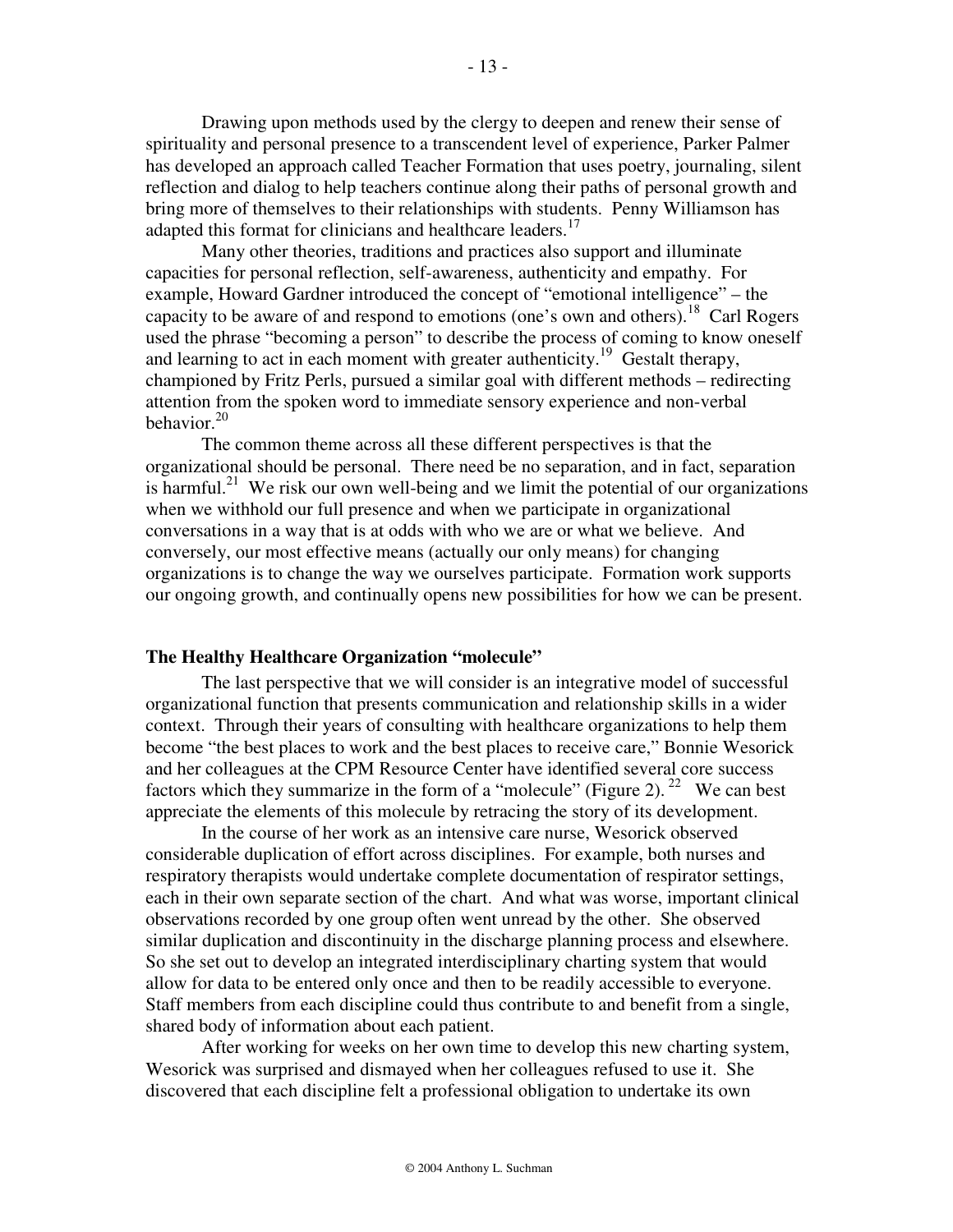documentation and, more important, lacked confidence in the other disciplines' ability to do the same work ("they don't do it as well as we do"). She thus discovered how completely unfamiliar each discipline was with the other's scope of practice – their training, competencies and clinical privileges. And of course, there were also themes of identity – of both individuals and disciplines – and unspoken fears of being displaced.

To address and resolve these issues of scope of practice and disciplinary identity that stood in the way of effective collaboration would require an extended dialogue across disciplines. But there was no forum for such "horizontal integration." So Wesorick and her colleagues invented one: the Partnership Council. On each inpatient unit, individuals were identified by peer-nomination to be representatives to a council, with participation by all disciplines and job descriptions on the unit (including all clinical disciplines, housekeeping, unit secretaries, and unit managers). Each Council member served as a personal liaison to 4-5 other individuals from the same discipline who were not on the Council. Thus every person on the unit was either a Council member or had a personal representative.

No sooner did the Councils start to meet than another obstacle presented itself: Council members would immediately get stuck in arguments about disciplinary identity and competencies. Wesorick soon discovered that the Councils worked better if they began with initial teambuilding activities, learning dialog skills and developing a sense of common purpose. They were then able to learn about each other and to appreciate (without a sense of threat) each other's unique perspectives and skills. And only then were the Partnership Councils in a position to address and implement new approaches to interdisciplinary documentation, interdisciplinary clinical pathways and order sets, and other new work processes to improve the effectiveness, efficiency and safety of inpatient care. The Partnership Council model has now been replicated at more than 100 hospitals, and in many other kinds of departments and clinical service areas.

All the wisdom that was gathered over the course of the CPM Resource Center's story is summarized in the "healthy healthcare organization" molecule (Figure 2). At the center of the molecule, we see the relationship and dialogue skills, which must be present before any other aspect of the work can proceed. At the top of the molecule, we see "shared purpose" and "scope of practice," the latter being amplified by distinguishing between basic competency in one's own discipline and "integrated competency" – the capacity to join one's own competency together with those of others, the specific skills of teamwork. The lower third of the Healthy Healthcare Organization molecule addresses the infrastructure – both technical and social – that supports effective communication, relationship and teamwork. The technical infrastructure is now evolving from paper to electronic media, enabling unprecedented levels of information sharing and decision support, provided that it is designed with enhanced collaboration in mind, and not merely the automation of existing work processes. The social infrastructure consists of Partnership Councils or other formalized approaches to helping workgroups talk with each other about how they do their work.

 At the heart of Wesorick's model are the same principles of relationship and dialogue that are at the core of relationship centered administration. Her model calls attention to additional elements – notably shared purpose, clear role definition and infrastructure – that promote relationship and effective collaboration on interdisciplinary healthcare teams. With further emphasis on the inclusion of patients and families, and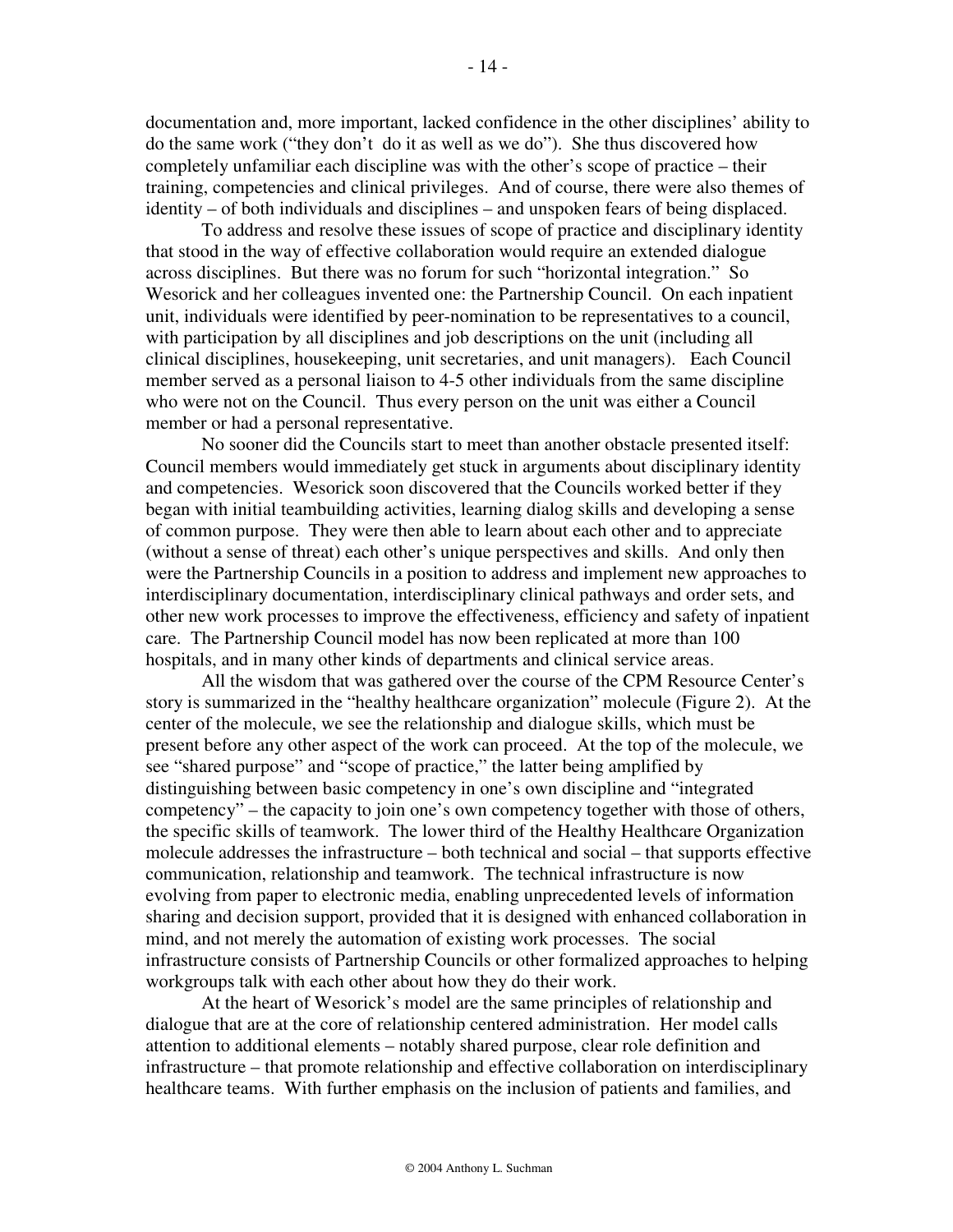with the integration of the additional theoretical perspectives we have outlined above, the "molecule" model offers a very comprehensive and helpful framework for healthcare administrators.

#### **Summary and implications for organizational change**

Let's now try to pull together all the perspectives we've reviewed to see what they tell us about the work of leadership, management and organizational change (see the Table). We began by noticing how theories have the power to direct our attention, revealing some possibilities for action while simultaneously concealing others.

We then examined the idea that an organization is a conversation involving everyone who participates in or is affected by the organization in any capacity. In the ongoing flow of this conversation, patterns of meaning and patterns of relating arise, spread, are maintained, evolve or disappear, all in a self-organizing fashion that is subject to intentional influence, although often in unpredictable ways, but is not subject to control. Themes in the conversation (patterns of meaning) that pertain to the organization itself – e.g.: what it does and how, or what kind of place it is – constitute the organization's identity. Patterns of relating  $-e.g.:$  who has power, how it is exercised and constrained, how people talk with each other – constitute the organization's culture. Organizational change consists of nothing other than changes in these patterns of meaning and relating. And because these patterns exist only by virtue of their continuous recreation and re-enactment in the here-and-now interactional processes of the organizational conversation, every moment holds the possibility of change.

 We considered a number of perspectives that shed light on how patterns change. Self determination theory highlights three factors that help individuals become more receptive to the change in their personal identity that necessarily accompanies organizational change. These factors are: a sense of competence regarding the new behavior; support for the individual's sense of autonomy in making the change; and a relational context – a sense of being cared-for.

Appreciative Inquiry focuses attention on existing successes and capacities and how to enhance and expand them. It influences the organizational conversation by reinforcing themes of positive personal and organizational identity – skill, knowledge, and virtue. Such favorable changes in identity tend to raise participants' expectations of the organization and of one another, calling forth behavior consistent with these higher expectations. AI also amplifies relational patterns of storytelling, self-disclosure, thoughtful listening and dialogue, thus supporting a culture of responsiveness, creativity, adaptability and solidarity.

 With all the activity and processes of organizational work and organizational change taking place here in the living present (and never anywhere else), the manner in which we are present to others in the organizational conversation has a profound effect on the patterns of relating that arise in each moment. Hence the relevance of Formation work and other approaches to self-awareness and personal authenticity. After we peel away all our fantasies of design and control (as embodied in the machine metaphor), we discover that all we ever really have at our disposal is ourselves. The more we can know ourselves, be aware of what we are experiencing and doing in each moment, and act with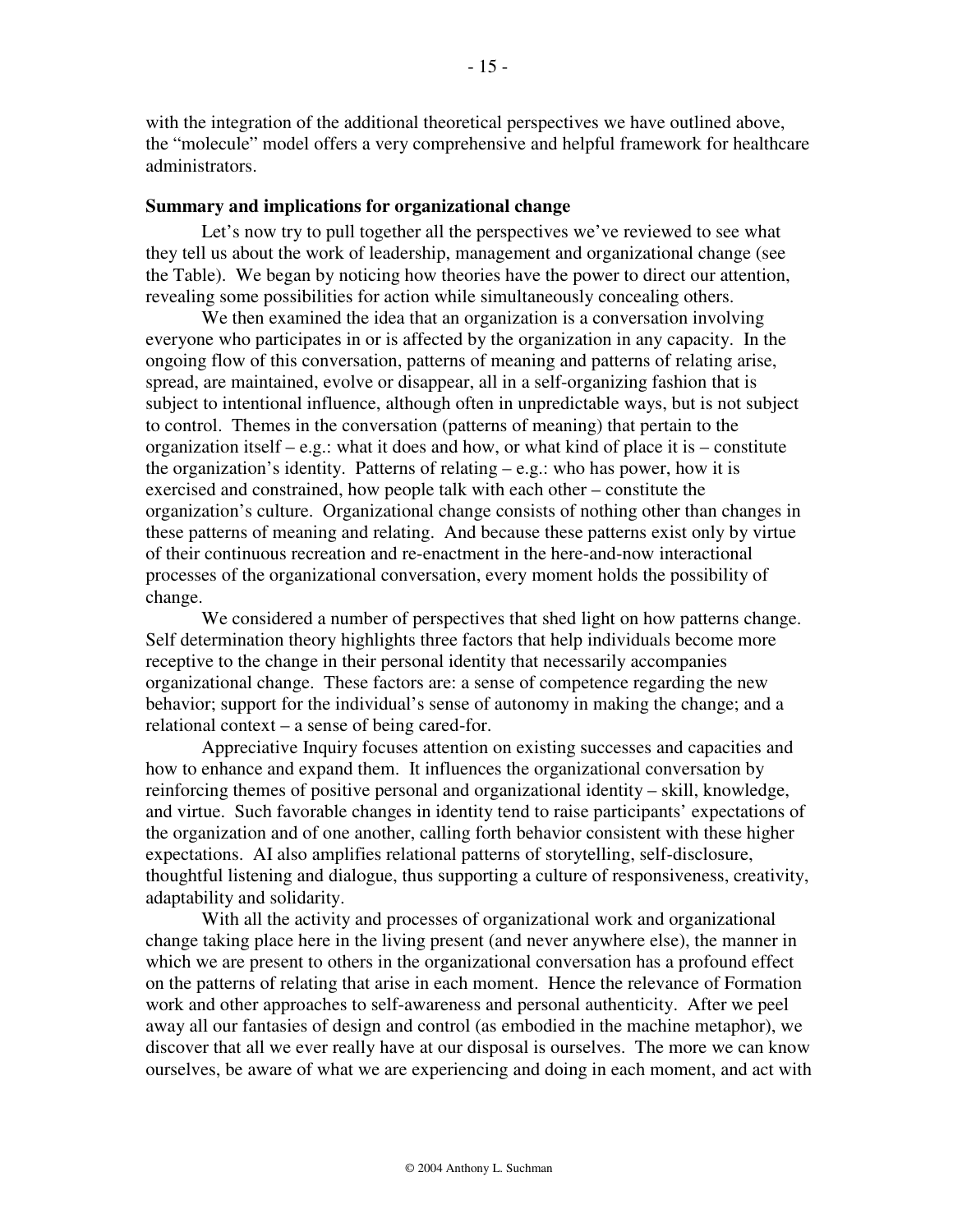mindfulness and authenticity, the more the diversity and responsiveness we can contribute, enhancing the creative potential of the conversation.

 And finally, the healthy healthcare organization molecule reminds us that good communication and relationship process is but one element of successful organizational function. A shared sense of purpose, individual and integrated competence (skill in our own discipline and in working with others) and an infrastructure for collaboration - both technical and social – are also necessary.

 We turn at last to the practical implications these perspectives have for how to go about the work of healthcare administration and organizational change. And here we discover that we've already examined them in detail – they are the four principles of Relationship Centered Care that were described in the preceding chapter:

- being personally present and inviting others to do likewise
- speaking your truths, and listening to understand the truths of others
- valuing (or harnessing) difference and diversity, and
- letting go of control and trusting the process.

Seeing organizations as self-organizing conversations, with both organizational identity and culture being continuously created in the ongoing interactions of the living present, we can readily appreciate the value of first three principles as guides to effective conversation. They help us foster an environment in which people can contribute the full measure of their diversity and maintain a high degree of responsiveness, the conditions that favor creativity and adaptability (the emergence of novel patterns) in the conversation.

But it is the fourth principle that represents the most important change in the practice of management, and it is also the hardest to adopt. It delves deeply into our way of being in the world, the means by which we seek existential grounding and security.<sup>23</sup> This principle challenges us to embrace paradox and not-knowing – to know that we are perpetually in the midst of messiness and to regard the unknown more as a rich source of potential and less as a source of peril. It calls upon us to relinquish the false god of control (it never really existed anyway), and to liberate ourselves from its impossible expectations and its attendant fears of being found inadequate. These emotions are toxic and contagious. They constrict our field of vision and they inhibit honest conversation.

The fourth principle suggests that if we stop focusing so intently on the outcomes we desire and the deficiencies of present circumstances, we can notice emerging potential that we would otherwise have missed. If the communication and relational process is good, its capacity for self-organization will yield outcomes we could never have been smart or prescient enough to design ourselves. As our fear of failure lessens, we will find ourselves having more room to be curious, observant and creative; such a change in our attitude will enable a similar change for others. Shifting our focus from control to relation also helps us see other people as capable collaborators rather than objects to be manipulated, thus inviting more trust and collaborative behavior from them. We are more likely to treat them in a way that supports their autonomy, helps them feel competent and builds relationship – a climate more conducive to intrinsically motivated behavior change.

 And so we have arrived at the very essence of Relationship Centered Administration. It is about how we show up and what we bring to each moment: it is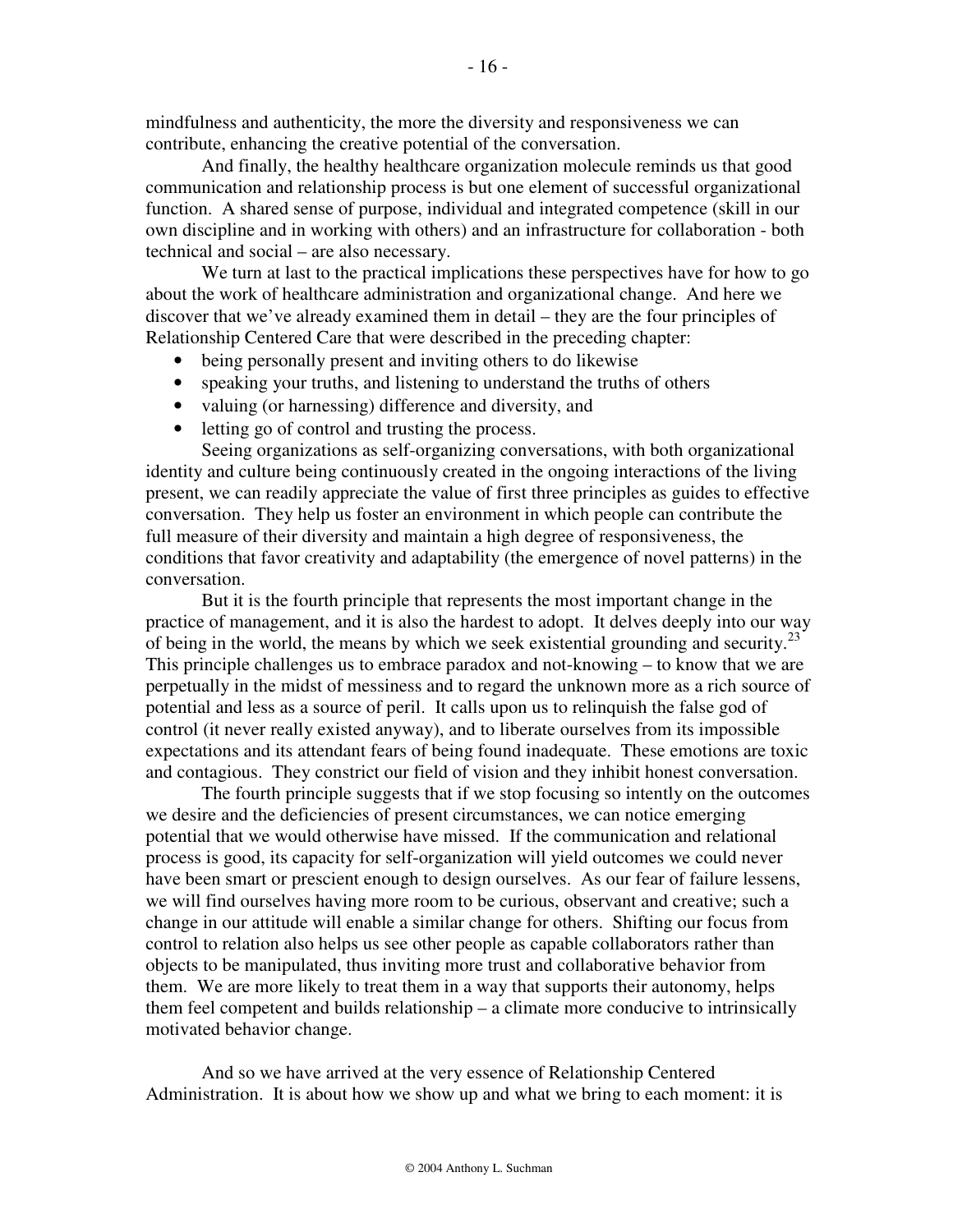very personal. It is about openness and humility: understanding how much we depend upon the serendipity of self-organizing process that is perpetually outside our control. It is about paradox: to get the best outcomes, we have to forget about outcomes and focus instead on the quality of relational process. It is about expectations: transforming individuals and organizations by focusing attention on their best qualities, not their worst. The ultimate message of this chapter is just this: organizational change begins and ends with changing ourselves, how we think and act, what we pay attention to, what we expect of each other, and how we talk and relate to each other in every moment of every day. Gandhi said it best: "Be the change you want to see in the world."

Mindful of our inability to predict or control what will happen, we can seek to enact in each moment the values and visions that we hold deeply, to continuously introduce into the organizational conversation those patterns of thinking and relating that we desire. Nothing may come of it – we can't help that, and the knowledge that we tried our best may have to be our sole source of satisfaction (or we may recognize that we need to look for a more suitable organization in which to pursue our aspirations). But it's also possible that the little disturbances we cause will spread, invisibly at first, unpredictably, only to show up in ways and at times that we never could have imagined. As the pattern spreads, we may find ourselves in community with other kindred spirits. And at some point, the new patterns might become strong and widespread enough that they become the new mainstream – they become the culture that people see and emulate when they first join the organization, when they are trying to figure out how to fit in. The new patterns come to shape the criteria that guide the selection of the organization's new members and leaders. They shape the organization's identity which then shapes the perceptions, expectations and behaviors of its members. And at that point, the new identity and culture – the new patterns of thinking and relating – have become selfsustaining. In the chapters that follow, we will see this dynamic played out repeatedly.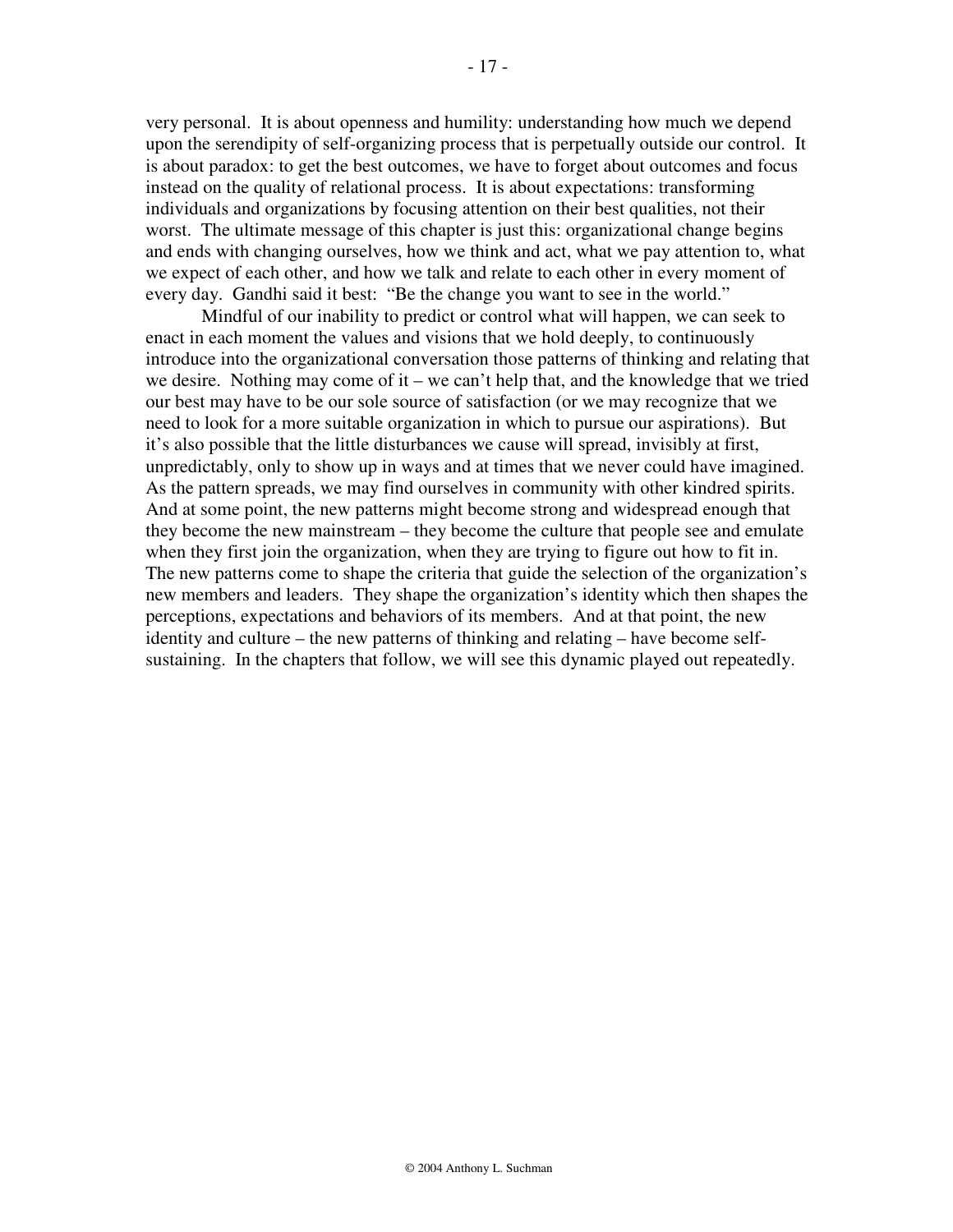

**Figure 1 : The cascade of attention (from Broekstra)<sup>24</sup>**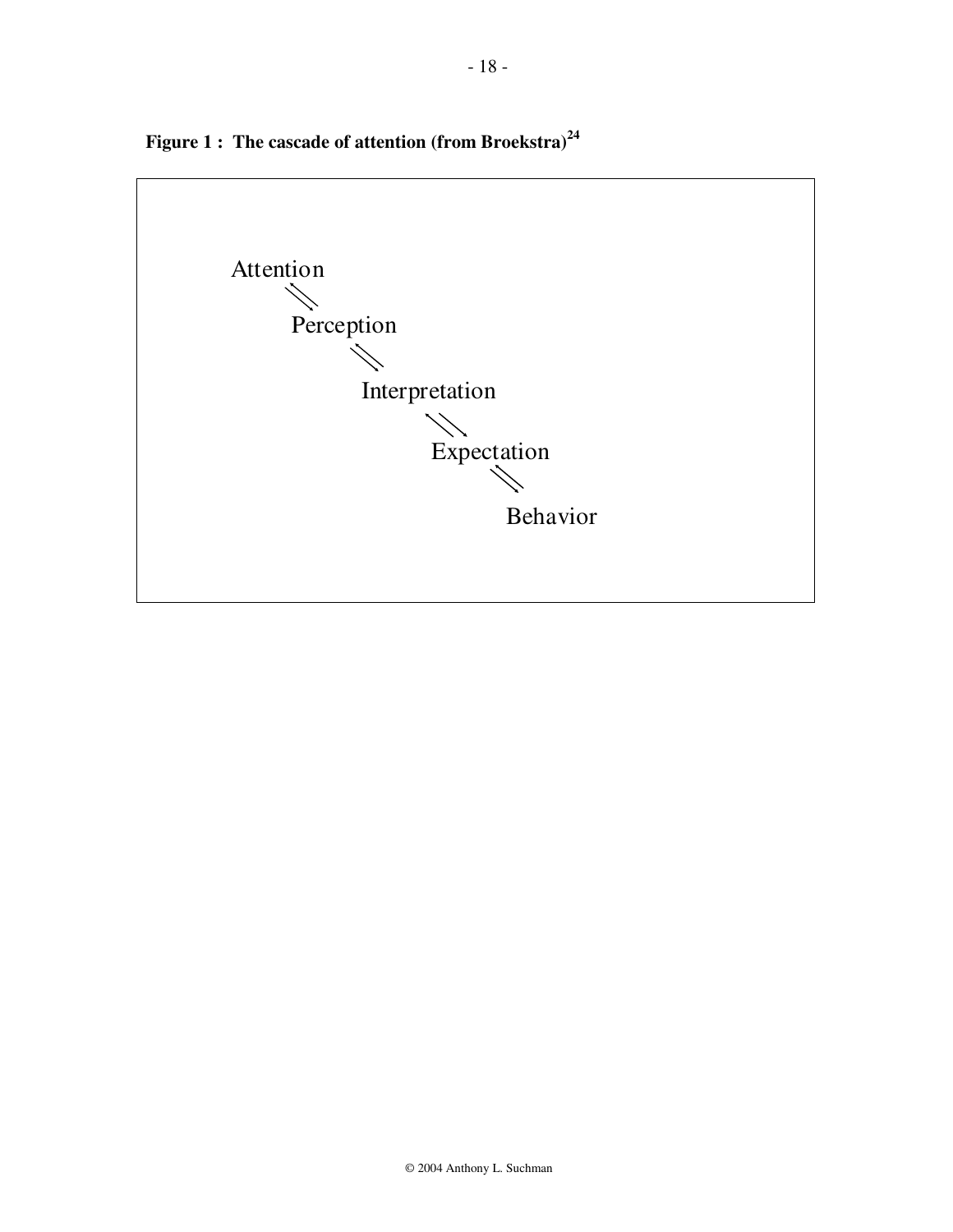



H = Healthy Healthcare Organization (H2O)

- $P =$ Shared purpose
- $S =$ Scope of practice
- $C =$  Competency (individual)
- $G =$  Integrated competency
- $D = Dialogue$
- $R =$  Healthy relationships
- $I = Infrastructure$
- N = Networking (Partnership Councils)
- $T = Technology$ , tools and resources
- © CPM Resource Center (used with permission)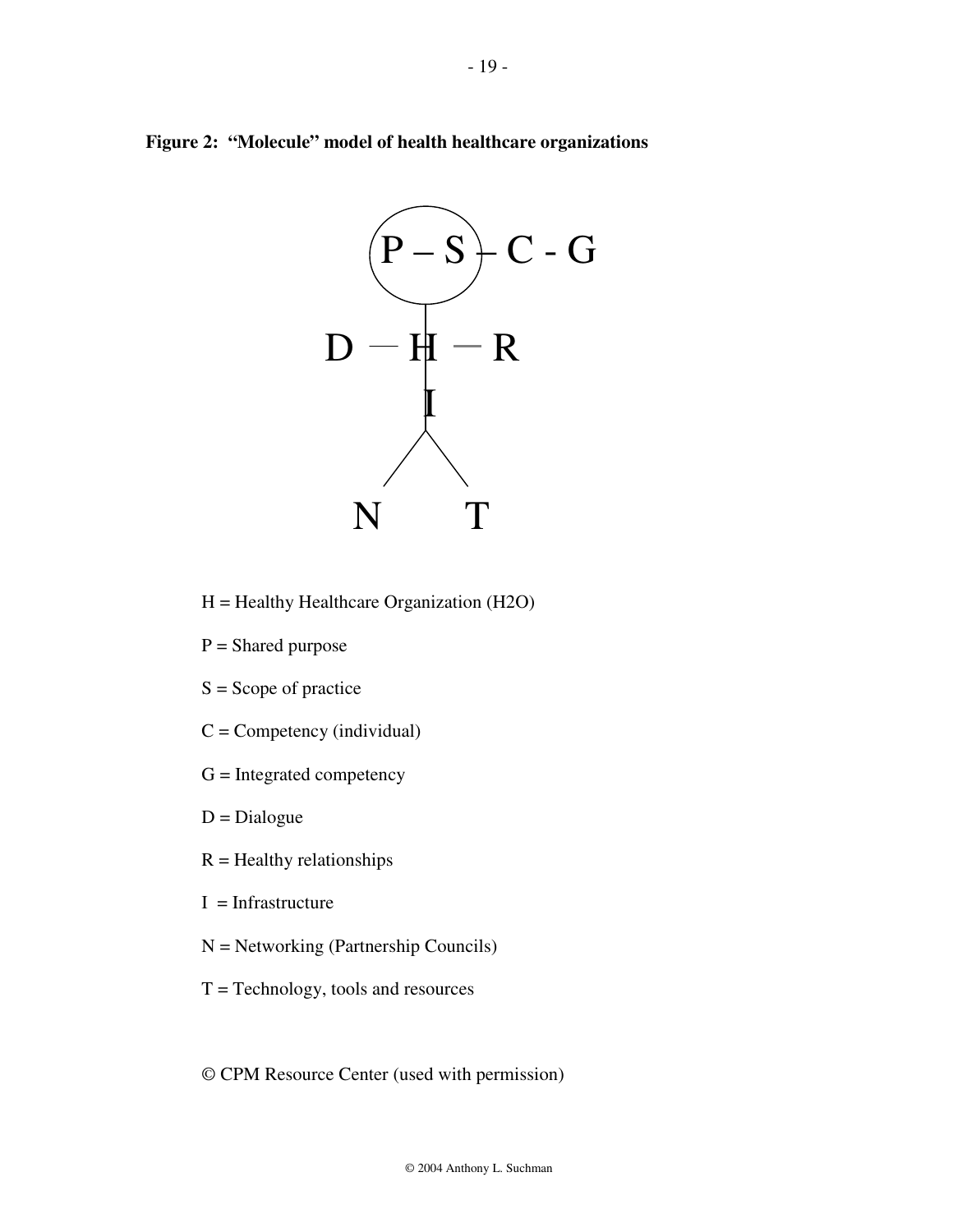## **Table: A summary of the theoretical foundation of Relationship-centered Administration**

| <b>Metaphor/theory</b>       | Key insights or principles                                   |
|------------------------------|--------------------------------------------------------------|
|                              |                                                              |
| Conversation vs machine      | Uncontrollable; ongoing emergence of meaning in each         |
| metaphor                     | moment; we can never stand outside of it – we are always     |
|                              | in it and part of it                                         |
| Complex Responsive           | Patterns of meaning and relating self-organize in the course |
| Processes of Relating        | of conversation; small differences can become amplified to   |
|                              | form transformational patterns This theory focuses           |
|                              | attention on the living present; emphasizing diversity and   |
|                              | responsiveness as the foundation of novelty; embracing       |
|                              | not-knowing and the lack of control.                         |
| Self-Determination           | Factors that favor intrinsically-motivated change: sense of  |
| Theory                       | competence, autonomy support, and relational context         |
| Appreciative Inquiry         | Focusing attention on what works and learning how to do      |
|                              | more of it; changing expectations by raising and presenting  |
|                              | themes of capacity; social dynamics of storytelling          |
| Formation                    | Being authentically present; awareness of self and others    |
| <b>Healthy Healthcare</b>    | Bringing individual and integrative competence to the        |
| <b>Organization Molecule</b> | conversation; shared purpose as a unifying theme; technical  |
|                              | and social infrastructures to support conversation           |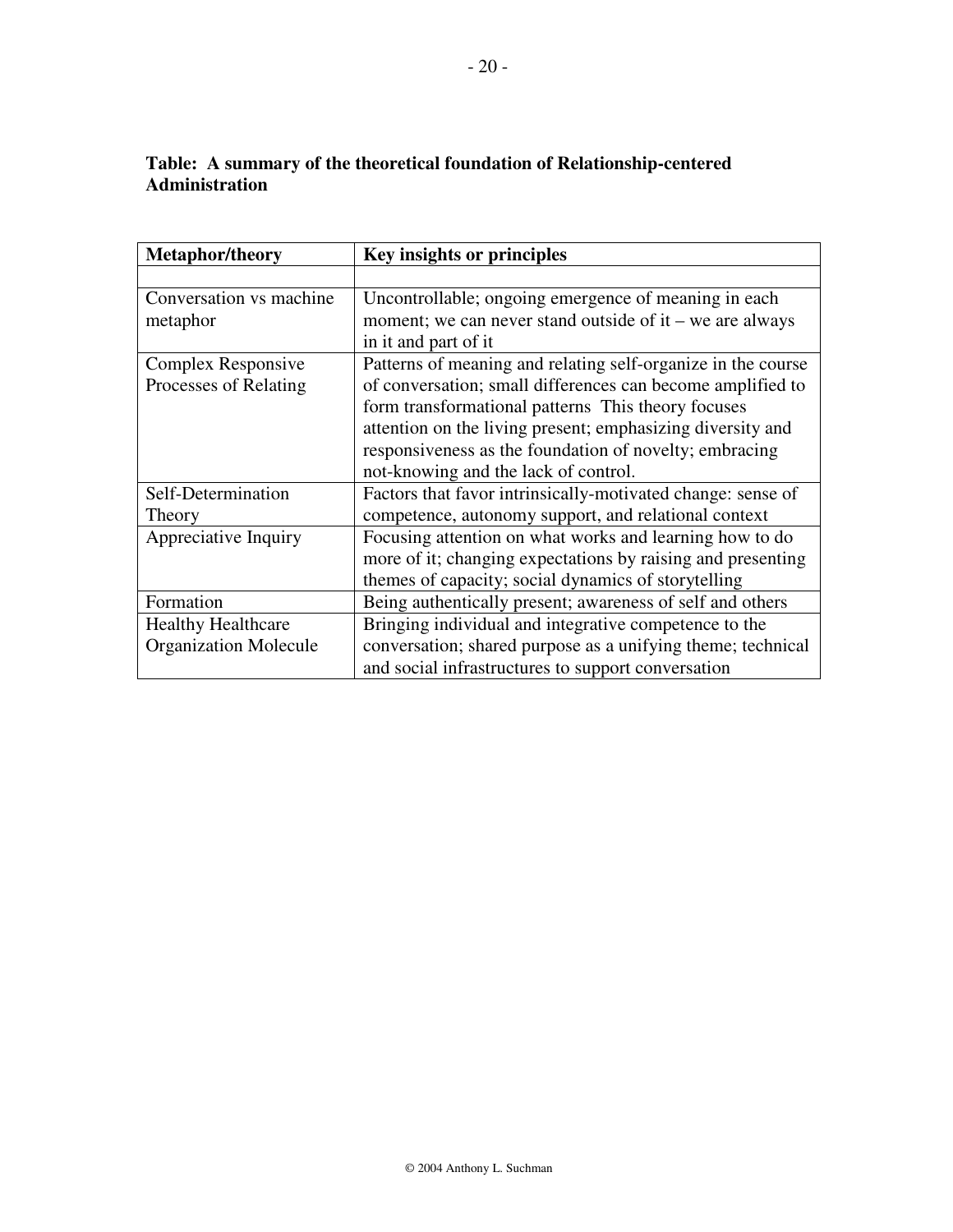#### **Notes:**

 $\overline{a}$ 

<sup>1</sup> Thanks to my colleague Penny Williamson for this example.

 $2 \text{ A}$  "ladder of inference" begins with an observation on which we all would agree, but then we begin to make up our own interpretations as to the meaning, significance or cause of what we have just observed, and we begin to act upon that assumption. When we aren't careful to distinguish between the observation and the assumption we get caught in a self-fulfilling dynamic of expectations, behaviors and responses. From (Senge, P., 1994), p 242.

 $3$  A detailed critique of classical management theories can be found in (Stacey, R., 2000). Predictability and control were the aspirations of classical physics, and while they have now been supplanted in physics by the unpredictable world of relativity and quantum mechanics, they continue to hold sway in modern management, and in most social sciences, for that matter. See (Flyvbjerg B, 2001)

<sup>4</sup> What is most radical about CRP, and distinguishes it from other complexity theories (and more traditional linear causal theories of society and communication) is this notion that it is the patterns of meaning and relating that self-organize, not people (the "autonomous agents of Complex Adaptive Systems). "Selves" – our identities, and our ways of interpreting what we experience in our bodies – are patterns that exist within this medium of communicative interaction. We do not – can not – exist outside of that medium. And at the very same time, we (our bodies and their various capacities) are the medium in which this conversation takes place.

<sup>5</sup> See the groundbreaking work of Thomas S. Smith and colleagues on the self-organization of social patterns, for instance: (Smith, T. S., Stevens, G. T., & Caldwell, S., 1999).

6 This powerful, highly developed social dynamic is rooted in attachment behavior, and has had considerable survival value for our species. Attachment behavior is rooted in brain chemistry and is a powerful constraint on self-organizing patterns of relating. (Suchman A. Complexity and Personal Transformation: Learning to Hold Space for Emergence. Masters Thesis, Business School, Complexity and Management Centre, University of Hertfordshire, 2002), (Stacey, R., 2003).

7 (Mead, G. H., 1962)

<sup>8</sup> This principle of complexity science, called Critical Dependence on Initial Conditions, is often referred to as the "butterfly effect." According to this popular analogy, the minute aerodynamic disturbances caused by the beating of a butterfly's wings can alter adjacent air currents, resulting in a larger disturbance which then alters other larger currents, leading to a chain of propagation and amplification that ultimately affects major weather patterns halfway around the world. In a conversation, the equivalent process is the chance remark that ultimately cascades into a transformative new idea, as we considered above.

 $9$  Note that written and electronic documents are also gestures in conversations. See (Donaldson A. An inquiry into the part played by writing in the organisational conversation. Doctor of Management thesis, Business School, Complexity and Management Centre, University of Hertfordshire, 2003).

 $10$  This is a radically different approach to organization change than the grand plan with strategies, events and benchmarks mapped out for the next 3 years. Such grand plans seldom achieve their goals, and when they do, it's probably because they cause they serendipitously provoked disturbances in the organizational conversation that propagated. So the grand plan sometimes works, but for different reasons than the planners think!

(Palmer, P., 2000)

 $12$  (Ryan, R. M. & Deci, E. L., 2000)

<sup>13</sup> (Williams, G. C., Freedman, Z. R., & Deci, E. L., 1998; Williams, G. C., Rodin, G. C., Ryan, R. M., Grolnick, W. S., & Deci, E. L., 1998; Deci, E. L., 1995)

 $14$  (Palmer, P., 1998), p 10.

 $^{15}$  (Tresolini CP and the Pew-Fetzer Task Force, 1994), p 28.

<sup>16</sup> Center for Teacher Formation, http://www.teacherformation.org/html/ctf/courses-f.cfm

<sup>17</sup> (Williamson, P. R., 2002)

<sup>18</sup> (Goleman, D., 1995)

<sup>20</sup> (Perls, F., 1976), (Mackewn, J., 1997)

 $21$  (Palmer, 2000)

 $19$  (Rogers, C., 1961)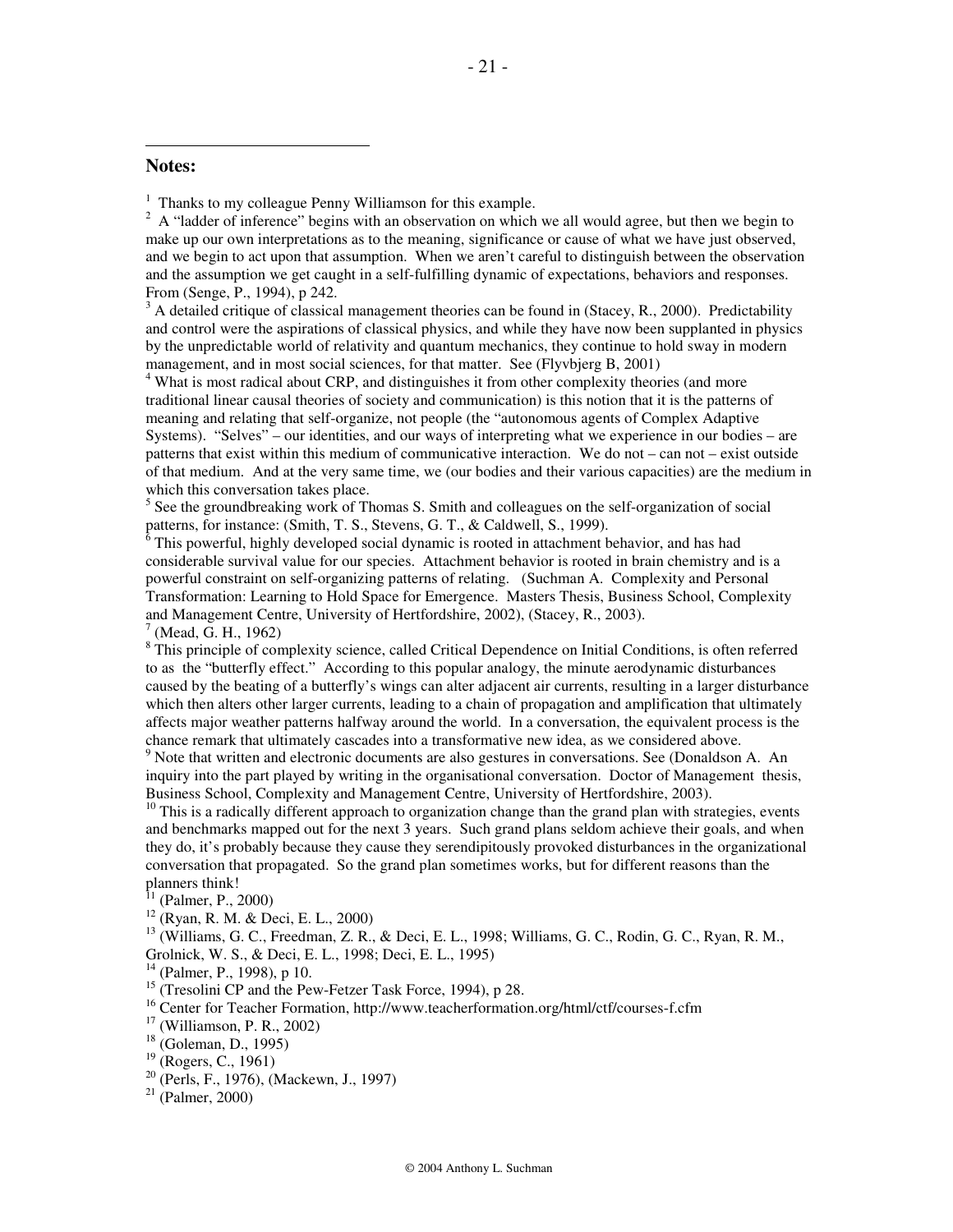- $22$  (Wesorick, B., Shiparski, L., Troseth, M., & Wyngarden, K., 1997)
- $23$  (Suchman, A. L., 1998)

 $\overline{a}$ 

 $24$  (Broekstra, G., 1998)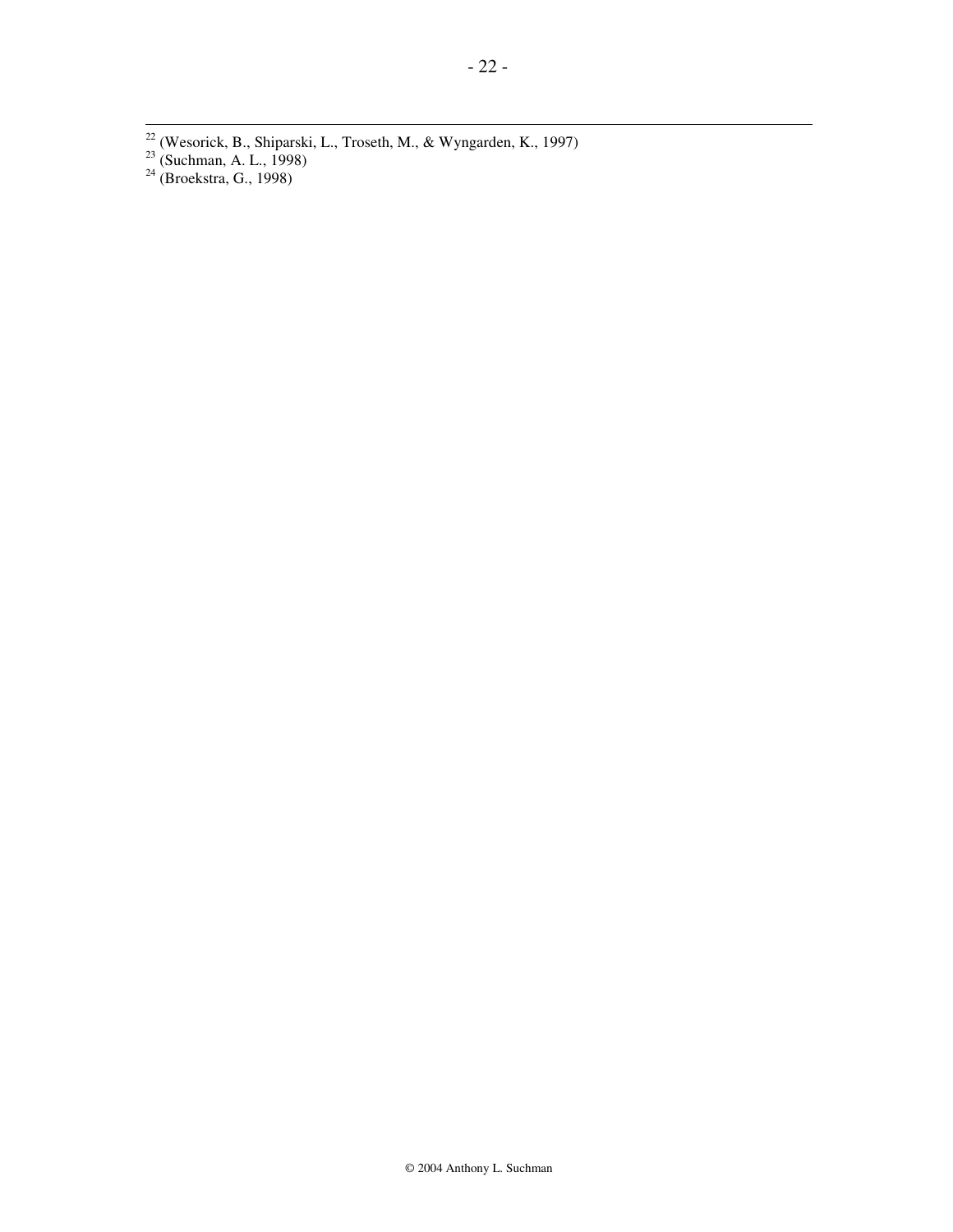## **References**

- Broekstra, G. (1998). An organization is a conversation. In D.Grant, T. Keenoy, & C. Swick (Eds.), Discourse and Organization ( London: Sage.
- Deci, E. L. (1995). Why we do what we do: The dynamics of persoanl autonomy. New York: G.P. Putnam's Sons.
- Flyvbjerg B (2001). *Making Social Science Matter*. Cambridge, England: Cambridge University Press.
- Goleman, D. (1995). Emotional Intelligence. New York: Bantam.

Mackewn, J. (1997). Developing Gestalt Counselling. London: Sage.

- Mead, G. H. (1962). Mind, self and society. Chicago: The University of Chicago Press.
- Palmer, P. (1998). The courage to teach. San Francisco, CA: Jossey-Bass.

Palmer, P. (2000). Let your life speak. San Francisco, CA: Jossey-Bass.

Perls, F. (1976). The Gestalt Approach & Eyewitness to Therapy. New York: Bantam.

- Rogers, C. (1961). On becoming a person. Boston: Houghton Mifflin.
- Ryan, R. M. & Deci, E. L. (2000). Self-determination theory and the facilitation of intrinsic motivation, social development, and well-being. American Psychologist, 55, 68-78.
- Senge, P. (1994). The fifth discipline fieldbook. New York: Doubleday.
- Smith, T. S., Stevens, G. T., & Caldwell, S. (1999). The familiar and the strange: Hopfield network models for prototype-entrained attachment-mediated neurophysiology. In (pp. 213-245). JAI Press.
- Stacey, R. (2000). Strategic management and organisational dynamics: The challenge of complexity. (3rd ed.) Harlow, England: Pearson Education, Ltd.
- Stacey, R. (2003). Complexity in Group Processes: A Radically Social Understanding of Individuals. Hove, England: Brunner-Routledge.
- Suchman, A. L. (1998). Control and relation: Two foundational values and their consequences. In A.L.Suchman, R. J. Botelho, & P. Hinton-Walker (Eds.), Partnerships in Healthcare: Transforming Relational Process ( Rochester, NY: Univ. of Rochester Press.
- Tresolini CP and the Pew-Fetzer Task Force (1994). Health professions education and relationship-centered care. San Francisco, CA: Pew Health Professions Commission.